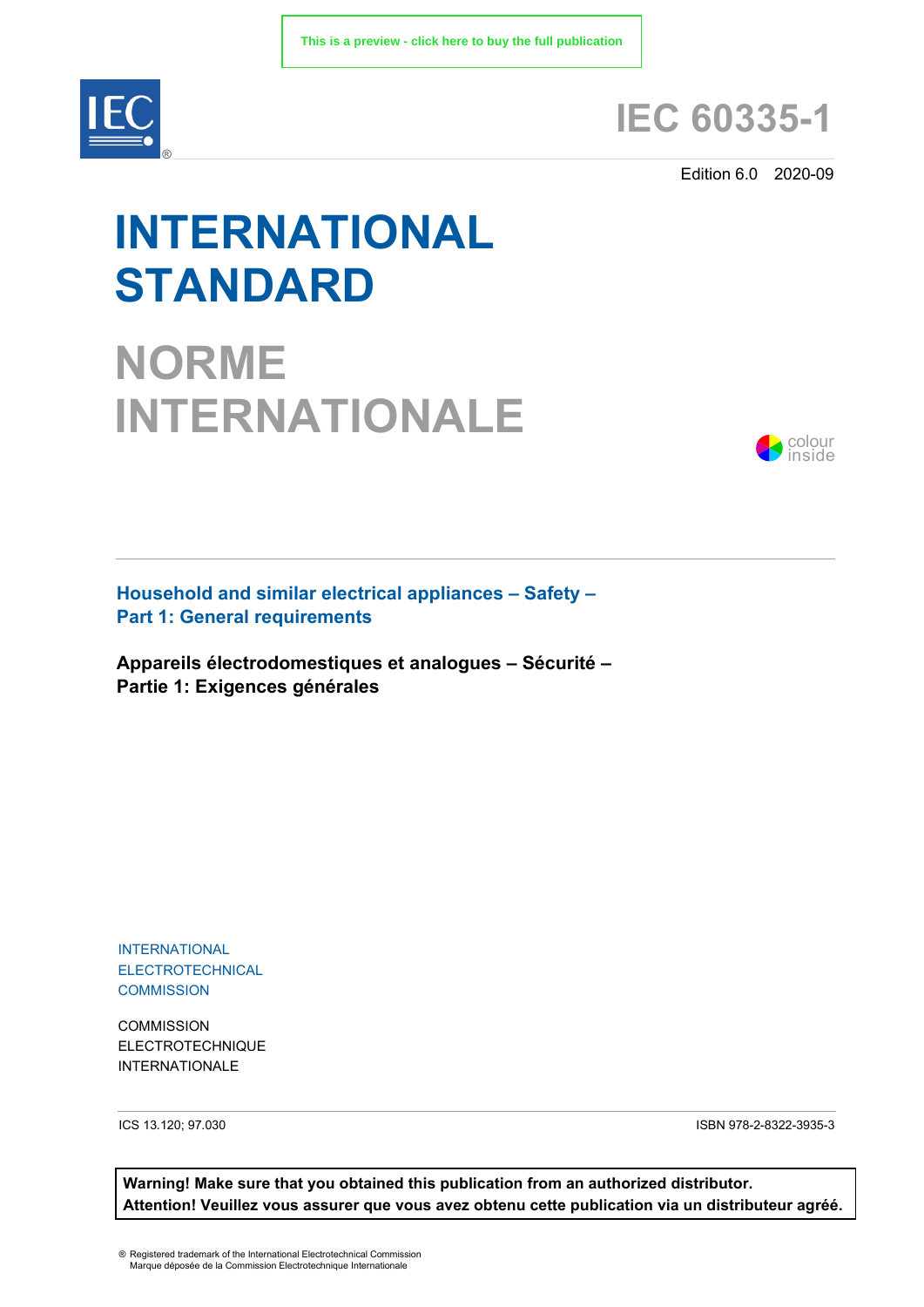$-2-$ 

IEC 60335-1:2020 © IEC 2020

### **CONTENTS**

| 1<br>2<br>3<br>4<br>5<br>6<br>7<br>8<br>9<br>10<br>11<br>12<br>13<br>14<br>15<br>16<br>17<br>18<br>19<br>20<br>21<br>22<br>23<br>24<br>25<br>26<br>27<br>28<br>29<br>30<br>31<br>32<br>Annex B (normative) Battery-operated appliances, separable batteries and detachable |  |  |  |  |
|----------------------------------------------------------------------------------------------------------------------------------------------------------------------------------------------------------------------------------------------------------------------------|--|--|--|--|
|                                                                                                                                                                                                                                                                            |  |  |  |  |
|                                                                                                                                                                                                                                                                            |  |  |  |  |
|                                                                                                                                                                                                                                                                            |  |  |  |  |
|                                                                                                                                                                                                                                                                            |  |  |  |  |
|                                                                                                                                                                                                                                                                            |  |  |  |  |
|                                                                                                                                                                                                                                                                            |  |  |  |  |
|                                                                                                                                                                                                                                                                            |  |  |  |  |
|                                                                                                                                                                                                                                                                            |  |  |  |  |
|                                                                                                                                                                                                                                                                            |  |  |  |  |
|                                                                                                                                                                                                                                                                            |  |  |  |  |
|                                                                                                                                                                                                                                                                            |  |  |  |  |
|                                                                                                                                                                                                                                                                            |  |  |  |  |
|                                                                                                                                                                                                                                                                            |  |  |  |  |
|                                                                                                                                                                                                                                                                            |  |  |  |  |
|                                                                                                                                                                                                                                                                            |  |  |  |  |
|                                                                                                                                                                                                                                                                            |  |  |  |  |
|                                                                                                                                                                                                                                                                            |  |  |  |  |
|                                                                                                                                                                                                                                                                            |  |  |  |  |
|                                                                                                                                                                                                                                                                            |  |  |  |  |
|                                                                                                                                                                                                                                                                            |  |  |  |  |
|                                                                                                                                                                                                                                                                            |  |  |  |  |
|                                                                                                                                                                                                                                                                            |  |  |  |  |
|                                                                                                                                                                                                                                                                            |  |  |  |  |
|                                                                                                                                                                                                                                                                            |  |  |  |  |
|                                                                                                                                                                                                                                                                            |  |  |  |  |
|                                                                                                                                                                                                                                                                            |  |  |  |  |
|                                                                                                                                                                                                                                                                            |  |  |  |  |
|                                                                                                                                                                                                                                                                            |  |  |  |  |
|                                                                                                                                                                                                                                                                            |  |  |  |  |
|                                                                                                                                                                                                                                                                            |  |  |  |  |
|                                                                                                                                                                                                                                                                            |  |  |  |  |
|                                                                                                                                                                                                                                                                            |  |  |  |  |
|                                                                                                                                                                                                                                                                            |  |  |  |  |
|                                                                                                                                                                                                                                                                            |  |  |  |  |
|                                                                                                                                                                                                                                                                            |  |  |  |  |
|                                                                                                                                                                                                                                                                            |  |  |  |  |
|                                                                                                                                                                                                                                                                            |  |  |  |  |
|                                                                                                                                                                                                                                                                            |  |  |  |  |
|                                                                                                                                                                                                                                                                            |  |  |  |  |
|                                                                                                                                                                                                                                                                            |  |  |  |  |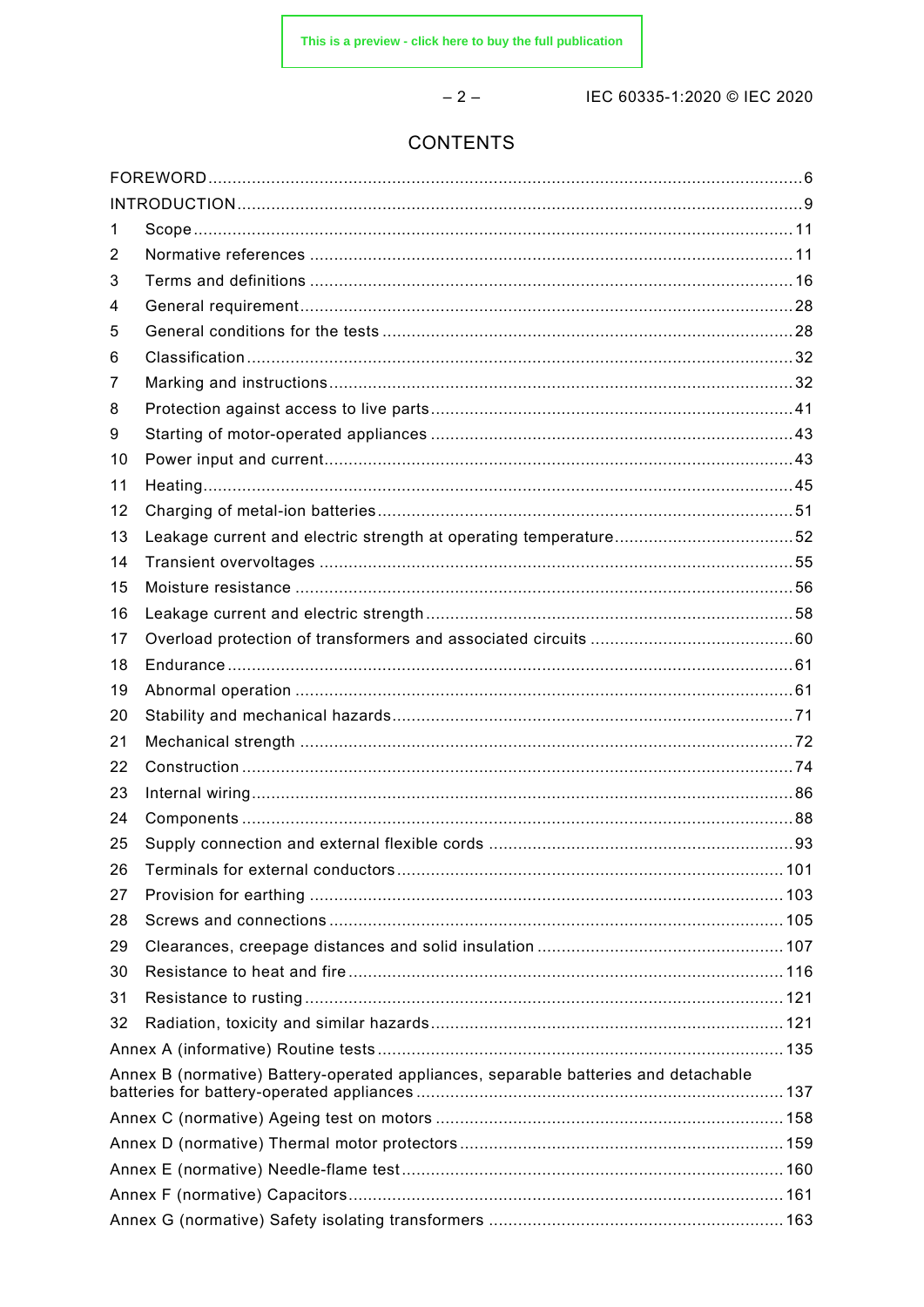IEC 60335-1:2020 © IEC 2020 – 3 –

| Annex I (normative) Motors having basic insulation that is inadequate for the rated                                                                                                                                                                                                                                                                                |  |
|--------------------------------------------------------------------------------------------------------------------------------------------------------------------------------------------------------------------------------------------------------------------------------------------------------------------------------------------------------------------|--|
|                                                                                                                                                                                                                                                                                                                                                                    |  |
|                                                                                                                                                                                                                                                                                                                                                                    |  |
| Annex L (informative) Guidance for the measurement of clearances and creepage                                                                                                                                                                                                                                                                                      |  |
|                                                                                                                                                                                                                                                                                                                                                                    |  |
|                                                                                                                                                                                                                                                                                                                                                                    |  |
|                                                                                                                                                                                                                                                                                                                                                                    |  |
| Annex O (informative) Selection and sequence of the tests of Clause 30  175                                                                                                                                                                                                                                                                                        |  |
| Annex P (informative) Guidance for the application of this standard to appliances used                                                                                                                                                                                                                                                                             |  |
| Annex Q (informative) Sequence of tests for the evaluation of electronic circuits  182                                                                                                                                                                                                                                                                             |  |
|                                                                                                                                                                                                                                                                                                                                                                    |  |
| Annex S (informative) Guidance for the application of this standard on measurement of<br>power input and current based on the requirements of 10.1 and 10.2 concerning the                                                                                                                                                                                         |  |
| Annex T (normative) UV-C radiation effect on non-metallic materials 200                                                                                                                                                                                                                                                                                            |  |
| Annex U (normative) Appliances intended for remote communication through public                                                                                                                                                                                                                                                                                    |  |
|                                                                                                                                                                                                                                                                                                                                                                    |  |
|                                                                                                                                                                                                                                                                                                                                                                    |  |
|                                                                                                                                                                                                                                                                                                                                                                    |  |
| Figure 1 – Circuit diagram for leakage current measurement at operating temperature<br>for single-phase connection of class II appliances and for parts of class II construction  122<br>Figure 2 – Circuit diagram for leakage current measurement at operating temperature<br>for single-phase connection of other than class II appliances or parts of class II |  |
|                                                                                                                                                                                                                                                                                                                                                                    |  |
| Figure 3 - Circuit diagram for leakage current measurement at operating temperature<br>for three-phase with neutral class II appliances and for parts of class II construction  124                                                                                                                                                                                |  |
| Figure 4 – Circuit diagram for leakage current measurement at operating temperature<br>for three-phase with neutral appliances other than those of class II or parts of class II                                                                                                                                                                                   |  |
|                                                                                                                                                                                                                                                                                                                                                                    |  |
|                                                                                                                                                                                                                                                                                                                                                                    |  |
|                                                                                                                                                                                                                                                                                                                                                                    |  |
|                                                                                                                                                                                                                                                                                                                                                                    |  |
|                                                                                                                                                                                                                                                                                                                                                                    |  |
|                                                                                                                                                                                                                                                                                                                                                                    |  |
|                                                                                                                                                                                                                                                                                                                                                                    |  |
|                                                                                                                                                                                                                                                                                                                                                                    |  |
|                                                                                                                                                                                                                                                                                                                                                                    |  |
| Figure 14 – Example of a specified operating region of a lithium-ion cell during charging 134                                                                                                                                                                                                                                                                      |  |
| Figure B.1 - Examples of battery-operated appliance constructions and application of                                                                                                                                                                                                                                                                               |  |
|                                                                                                                                                                                                                                                                                                                                                                    |  |
| Figure B.2 - Examples of correct polarity connection marking representing three                                                                                                                                                                                                                                                                                    |  |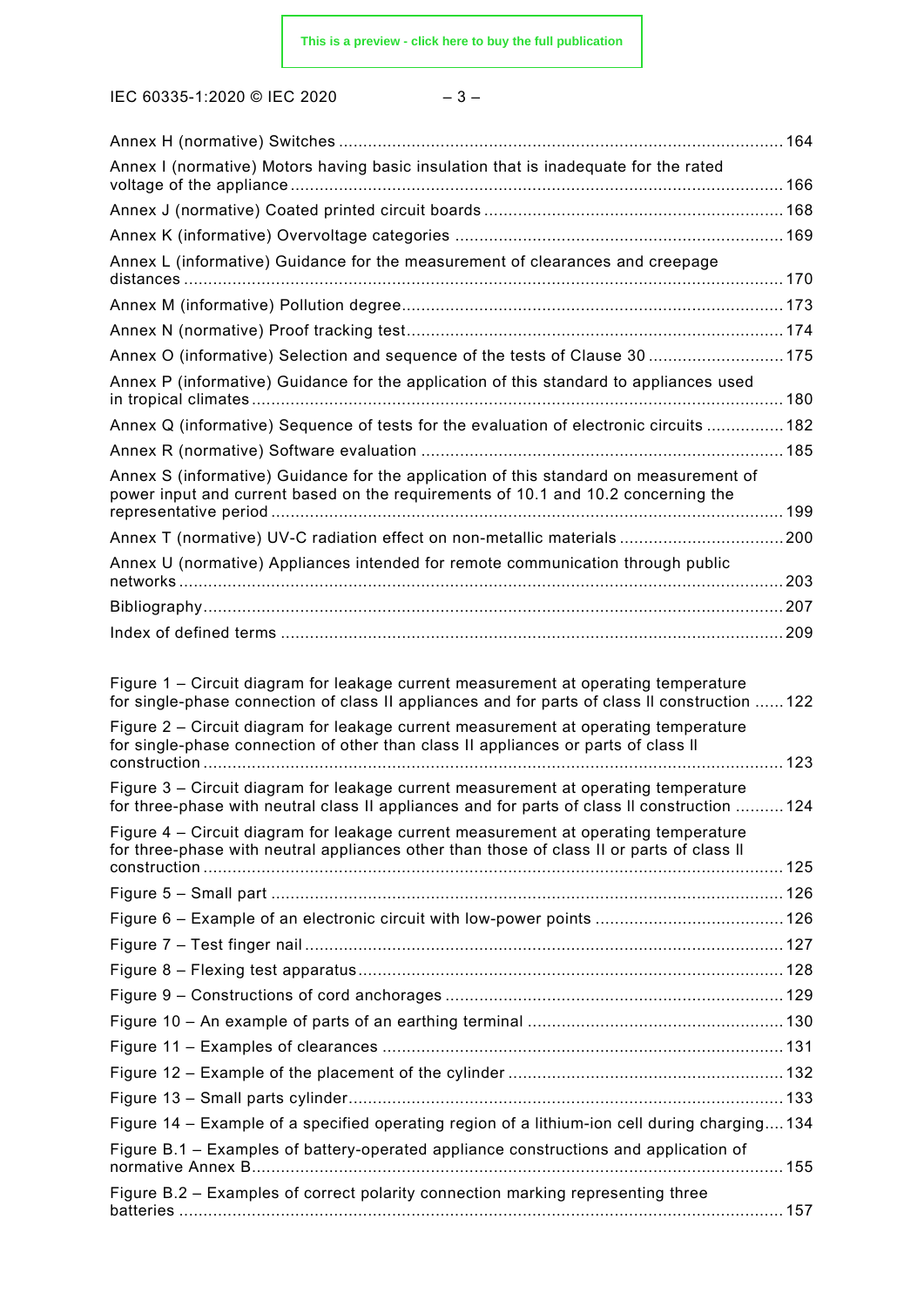– 4 – IEC 60335-1:2020 © IEC 2020

| Figure L.2 - Sequence for the determination of creepage distances  171                  |  |
|-----------------------------------------------------------------------------------------|--|
|                                                                                         |  |
|                                                                                         |  |
| Figure O.2 - Selection and sequence of tests for resistance to fire in hand-held        |  |
| Figure O.3 - Selection and sequence of tests for resistance to fire in attended         |  |
| Figure 0.4 - Selection and sequence of tests for resistance to fire in unattended       |  |
| Figure O.5 - Some applications of the term "within a distance of 3 mm"  179             |  |
| Figure Q.1 - Flowchart outlining the sequence of tests for the evaluation of electronic |  |
| Figure S.1 – Flowchart giving guidance on measurement of power input and current        |  |
|                                                                                         |  |
|                                                                                         |  |
|                                                                                         |  |
|                                                                                         |  |
|                                                                                         |  |
|                                                                                         |  |
|                                                                                         |  |
|                                                                                         |  |
|                                                                                         |  |
|                                                                                         |  |
|                                                                                         |  |
|                                                                                         |  |
|                                                                                         |  |
|                                                                                         |  |
|                                                                                         |  |
|                                                                                         |  |
|                                                                                         |  |
|                                                                                         |  |
| Table 19 - Minimum thickness for accessible parts of reinforced insulation consisting   |  |
|                                                                                         |  |
|                                                                                         |  |
|                                                                                         |  |
|                                                                                         |  |
|                                                                                         |  |
|                                                                                         |  |
|                                                                                         |  |
|                                                                                         |  |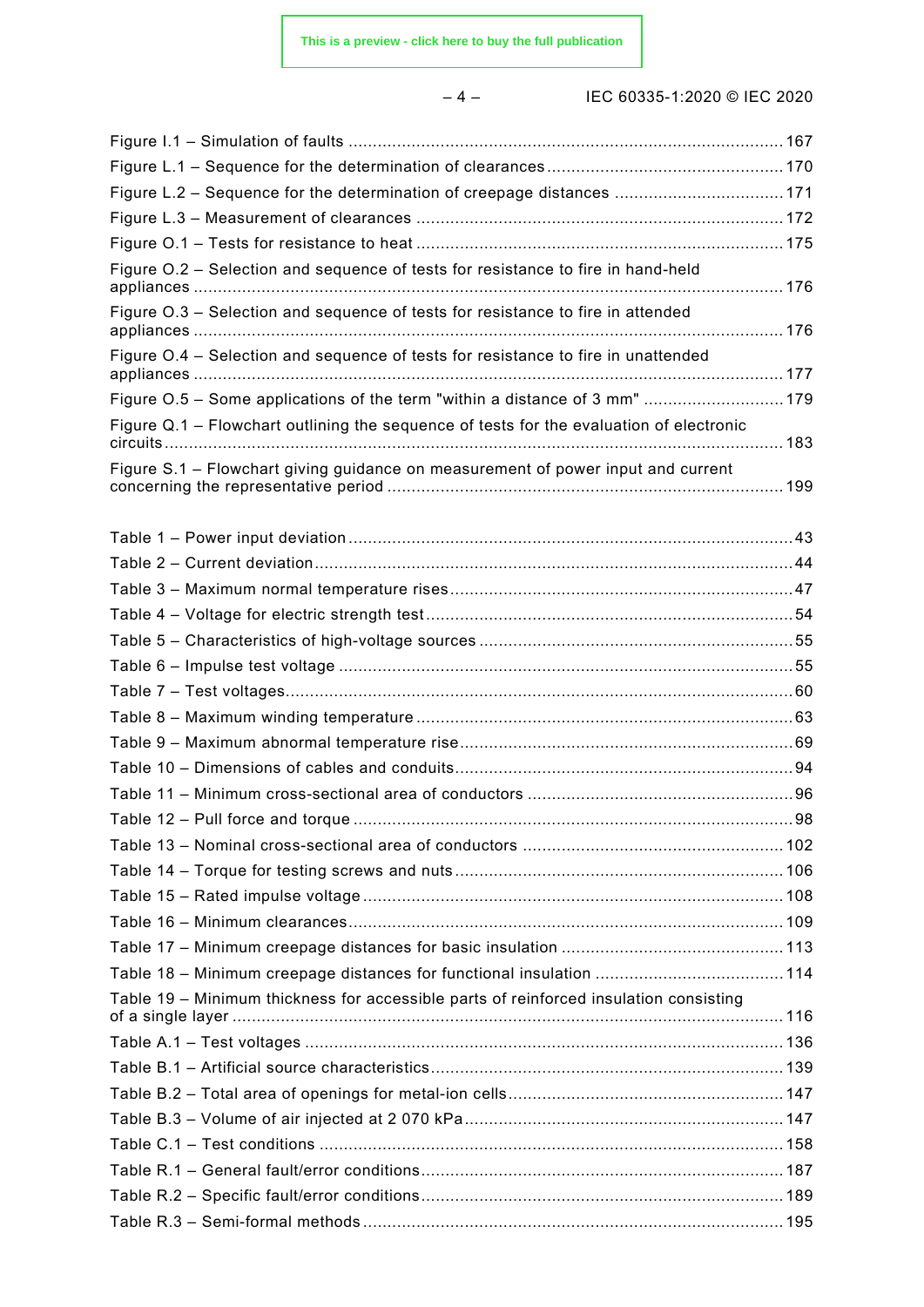IEC 60335-1:2020 © IEC 2020 – 5 –

| Table T.1 - Minimum property retention limits after UV-C exposure  201            |  |
|-----------------------------------------------------------------------------------|--|
| Table T.2 - Minimum electric strength for internal wiring after UV-C exposure 202 |  |
| Table U.1 – Examples of acceptable measures against unauthorised access and       |  |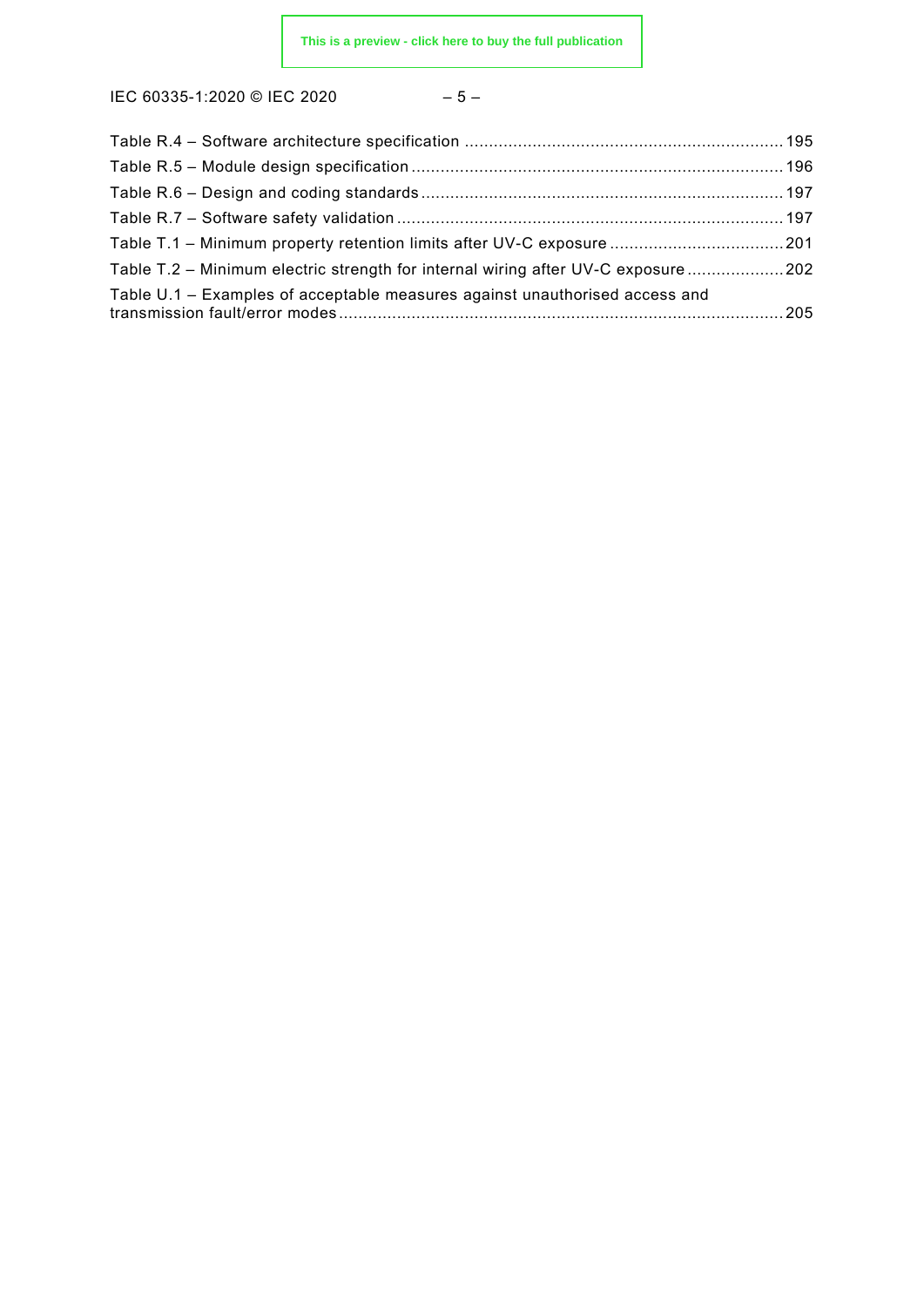**[This is a preview - click here to buy the full publication](https://webstore.iec.ch/publication/61880&preview)**

– 6 – IEC 60335-1:2020 © IEC 2020

### INTERNATIONAL ELECTROTECHNICAL COMMISSION

\_\_\_\_\_\_\_\_\_\_\_\_

### **HOUSEHOLD AND SIMILAR ELECTRICAL APPLIANCES – SAFETY –**

### **Part 1: General requirements**

### FOREWORD

- <span id="page-5-0"></span>1) The International Electrotechnical Commission (IEC) is a worldwide organization for standardization comprising all national electrotechnical committees (IEC National Committees). The object of IEC is to promote international co-operation on all questions concerning standardization in the electrical and electronic fields. To this end and in addition to other activities, IEC publishes International Standards, Technical Specifications, Technical Reports, Publicly Available Specifications (PAS) and Guides (hereafter referred to as "IEC Publication(s)"). Their preparation is entrusted to technical committees; any IEC National Committee interested in the subject dealt with may participate in this preparatory work. International, governmental and non-governmental organizations liaising with the IEC also participate in this preparation. IEC collaborates closely with the International Organization for Standardization (ISO) in accordance with conditions determined by agreement between the two organizations.
- 2) The formal decisions or agreements of IEC on technical matters express, as nearly as possible, an international consensus of opinion on the relevant subjects since each technical committee has representation from all interested IEC National Committees.
- 3) IEC Publications have the form of recommendations for international use and are accepted by IEC National Committees in that sense. While all reasonable efforts are made to ensure that the technical content of IEC Publications is accurate, IEC cannot be held responsible for the way in which they are used or for any misinterpretation by any end user.
- 4) In order to promote international uniformity, IEC National Committees undertake to apply IEC Publications transparently to the maximum extent possible in their national and regional publications. Any divergence between any IEC Publication and the corresponding national or regional publication shall be clearly indicated in the latter.
- 5) IEC itself does not provide any attestation of conformity. Independent certification bodies provide conformity assessment services and, in some areas, access to IEC marks of conformity. IEC is not responsible for any services carried out by independent certification bodies.
- 6) All users should ensure that they have the latest edition of this publication.
- 7) No liability shall attach to IEC or its directors, employees, servants or agents including individual experts and members of its technical committees and IEC National Committees for any personal injury, property damage or other damage of any nature whatsoever, whether direct or indirect, or for costs (including legal fees) and expenses arising out of the publication, use of, or reliance upon, this IEC Publication or any other IEC Publications.
- 8) Attention is drawn to the Normative references cited in this publication. Use of the referenced publications is indispensable for the correct application of this publication.
- 9) Attention is drawn to the possibility that some of the elements of this IEC Publication may be the subject of patent rights. IEC shall not be held responsible for identifying any or all such patent rights.

International Standard IEC 60335-1 has been prepared by IEC technical committee 61: Safety of household and similar electrical appliances.

This sixth edition cancels and replaces the fifth edition published in 2010, Amendment 1:2013 and Amendment 2:2016. This edition constitutes a technical revision.

This edition includes the following significant technical changes with respect to the previous edition (minor changes are not listed):

- a) updated the text of this standard to align with the most recent editions of the dated normative references;
- b) deleted some notes and converted many other notes, in whole or in part, to normative text;
- c) changed some Annex designations from normative to informative;
- d) introduced information on Guidance documents concerning the application of the safety requirements covered by IEC 60335 series and on how to retrieve them;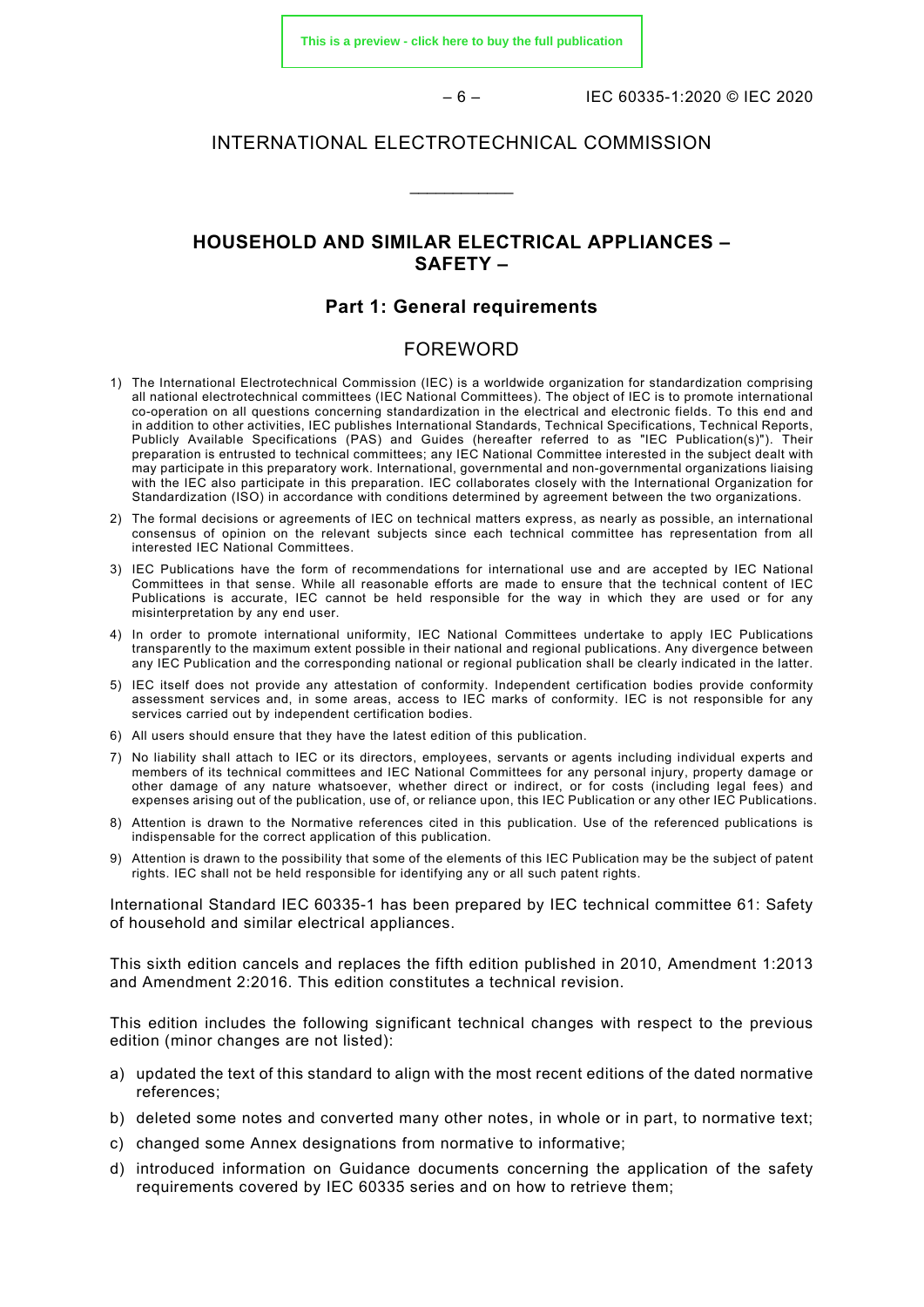IEC 60335-1:2020 © IEC 2020 – 7 –

- e) clarified requirements for PELV circuits;
- f) clarification of requirements on measurement of power input and rated current when they vary throughout the operating cycle;
- g) replaced normative Annex S with the informative Annex S "Guidance for the application of this standard on measurement of power input and current based on the requirements of 10.1 and 10.2 concerning the representative period";
- h) introduced and clarified mechanical strength requirements for appliances with integral pins for insertion into socket-outlets;
- i) revised requirements for battery-operated appliances;
- j) introduced requirements for metal-ion batteries including a new Clause 12 Charging of metal-ion batteries;
- k) introduced the application of test probe 18;
- l) introduced requirements for appliances incorporating appliance outlets and socket-outlets accessible to the user;
- m) revised and clarified requirements for appliances incorporating a functional earth;
- n) introduced moisture resistance test requirements for appliances that incorporate an automatic cord reel and that have a second numeral IP rating;
- o) clarified the appliance test criteria for the moisture resistance for appliances and parts of appliances with integral pins for insertion into socket-outlets;
- p) introduced limits on the output voltage of an accessible safety extra-low voltage outlet or connector or Universal Serial Bus (USB) under abnormal operation conditions;
- q) introduced requirements to cover optical radiation hazards;
- r) introduced external communication software management items into normative Annex R;
- s) revised external communication requirements in Table R.1 and Table R.2;
- t) introduced in new normative Annex U cyber security requirements to avoid unauthorized access and the effects of transmission failures via remote communication through public networks.

The text of this International Standard is based on the following documents:

| <b>FDIS</b>  | Report on voting |
|--------------|------------------|
| 61/6012/FDIS | 61/6089/RVD      |

Full information on the voting for the approval of this International Standard can be found in the report on voting indicated in the above table.

The language used for the development of this International Standard is English.

This document has been drafted in accordance with the ISO/IEC Directives, Part 2.

A list of all parts of the IEC 60335 series, published under the general title *Household and similar electrical appliances – Safety*, can be found on the IEC website.

This part is to be used in conjunction with the appropriate part 2 of IEC 60335. The parts 2 contain clauses to supplement or modify the corresponding clauses in this part to provide the relevant requirements for each type of appliance.

This sixth edition of IEC 60335-1 is only to be used in conjunction with parts 2 that have been established on the basis of this edition.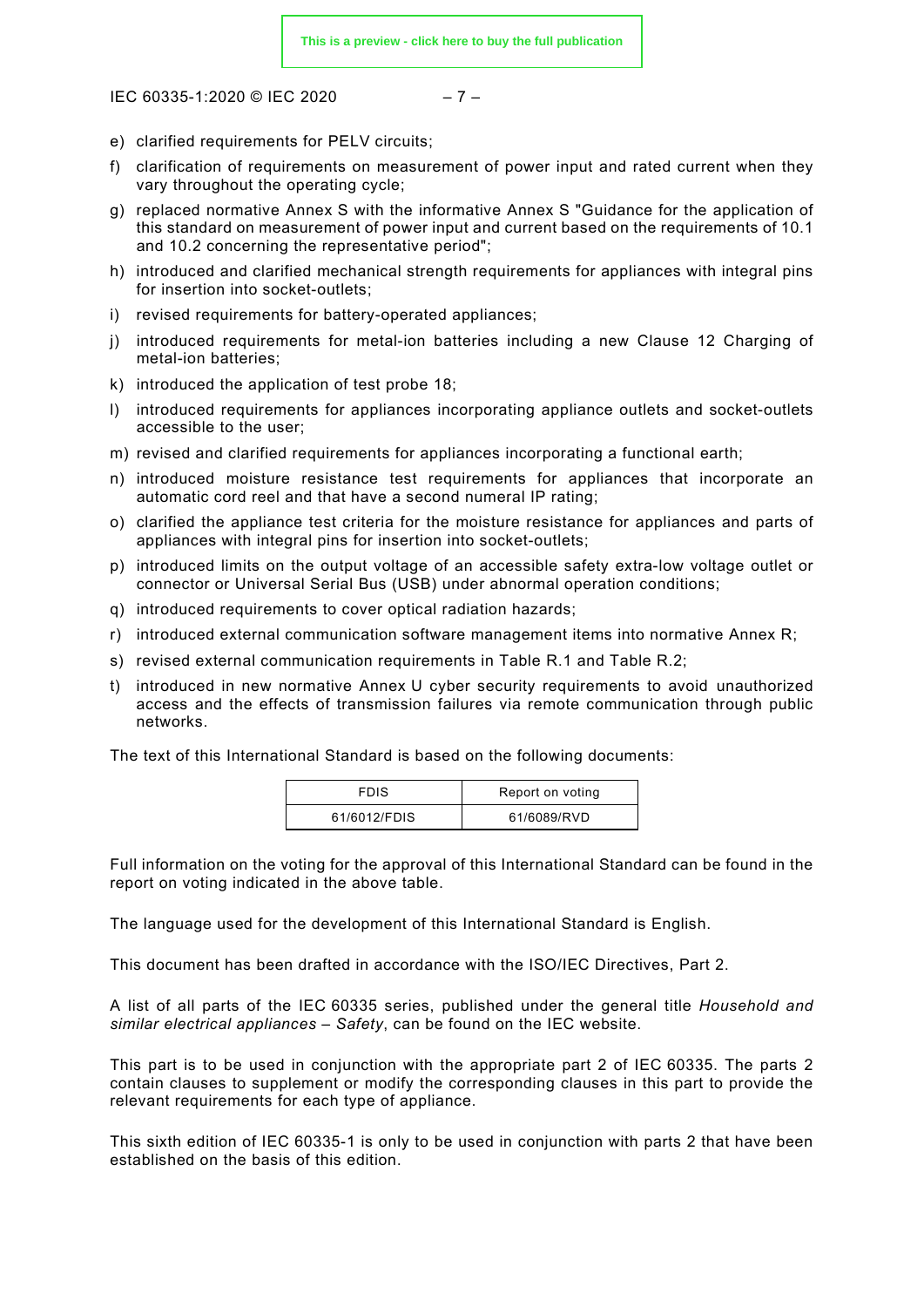– 8 – IEC 60335-1:2020 © IEC 2020

The following print types are used:

- requirements: in roman type;
- test specifications: in *italic* type;
- notes: in small roman type.

Words in **bold** in the text are defined in Clause 3. When a definition concerns an adjective, the adjective and the associated noun are also in bold.

The committee has decided that the contents of this document will remain unchanged until the stability date indicated on the IEC website under "http://webstore.iec.ch" in the data related to the specific document. At this date, the document will be

- reconfirmed,
- withdrawn,
- replaced by a revised edition, or
- amended.

NOTE The attention of National Committees is drawn to the fact that equipment manufacturers and testing organizations may need a transitional period following publication of a new, amended or revised IEC publication in which to make products in accordance with the new requirements and to equip themselves for conducting new or revised tests.

It is the recommendation of the committee that the content of this publication be adopted for implementation nationally not earlier than 12 months or later than 36 months from the date of publication.

The following differences exist in the countries indicated below.

- Introduction: The Part 1 standard (UL60335-1) is only used in combination with a part 2 (UL60335-2-x). National differences are specified in these standards (USA).
- 5.7: The ambient temperature is 25 °C  $\pm$  10 °C (Japan).
- 5.7: The ambient temperature is 27 °C  $\pm$  5 °C (India).
- 6.1: Class 0 appliances and class 0I appliances are not allowed (Australia, European Union, India, Israel, New Zealand, Norway, Singapore, Switzerland, United Kingdom).
- 7.12.2: The requirements for full disconnection do not apply (Japan).
- 7.12.8: The maximum inlet water pressure shall be at least 1,0 MPa (Denmark, Norway, Sweden and Finland).
- 13.2: The test circuit and some leakage current limits are different (India).
- 19.5: The test is also applicable to appliances intended to be permanently connected to fixed wiring (Norway).
- 22.2: The second paragraph of this subclause dealing with single-phase class I appliances with heating elements cannot be complied with because of the supply system (France).
- 22.2: The second paragraph of this subclause, that deals with single-phase, permanently connected class I appliances having heating elements, is not applicable due to the supply system (Norway).
- 22.2: Double-pole switches or protective devices are required (Norway).
- 25.3: A set of supply leads is not permitted (Norway, Denmark, Finland, Netherlands).
- 25.8: 0,5 mm<sup>2</sup> supply cords are not allowed for class I appliances (Australia and New Zealand).

**IMPORTANT – The 'colour inside' logo on the cover page of this publication indicates that it contains colours which are considered to be useful for the correct understanding of its contents. Users should therefore print this document using a colour printer.**

<span id="page-7-0"></span>The contents of the Interpretation Sheet 1 (2021-11) and the corrigendum 1 (2021-12) have been included in this copy.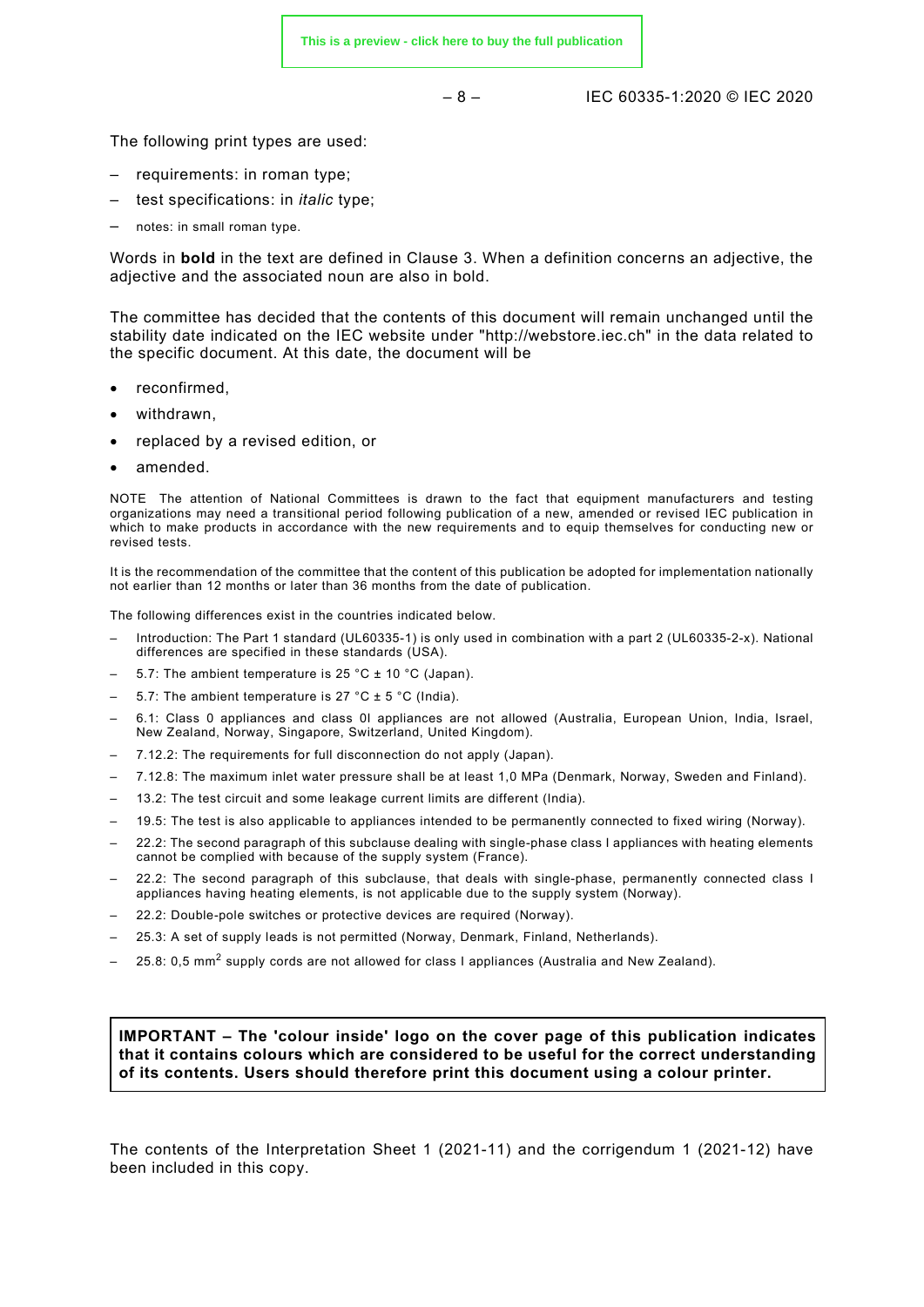IEC 60335-1:2020 © IEC 2020 – 9 –

### INTRODUCTION

It has been assumed in the drafting of this International Standard that the execution of its provisions is entrusted to appropriately qualified and experienced persons.

Guidance documents concerning the application of the safety requirements for appliances can be accessed via TC 61 supporting documents on the IEC website –

[www.iec.ch/tc61/supportingdocuments](http://www.iec.ch/tc61/supportingdocuments)

This information is given for the convenience of users of this International Standard and does not constitute a replacement for the normative text in this standard.

This standard recognizes the internationally accepted level of protection against hazards such as electrical, mechanical, thermal, fire and radiation of appliances when operated as in normal use taking into account the manufacturer's instructions. It also covers abnormal situations that can be expected in practice and takes into account the way in which electromagnetic phenomena can affect the safe operation of appliances.

This standard takes into account the requirements of IEC 60364 as far as possible so that there is compatibility with the wiring rules when the appliance is connected to the supply mains. However, national wiring rules may differ.

If the functions of an appliance are covered by different parts 2 of IEC 60335, the relevant part 2 is applied to each function separately, as far as is reasonable. If applicable, the influence of one function on the other is taken into account.

Throughout this publication, when "part 2" is mentioned, it refers to the relevant part of IEC 60335.

When a part 2 standard does not include additional requirements to cover hazards dealt with in Part 1, Part 1 applies.

NOTE 1 This means that the technical committees responsible for the part 2 standards have determined that it is not necessary to specify particular requirements for the appliance in question over and above the general requirements.

This standard is a product family standard dealing with the safety of appliances and takes precedence over horizontal and generic standards covering the same subject.

NOTE 2 Horizontal publications, basic safety publications and group safety publications covering a hazard are not applicable since they have been taken into consideration when developing the general and particular requirements for the IEC 60335 series of standards.

Individual countries may wish to consider the application of this standard, as far as is reasonable, to appliances not mentioned in a part 2, and to appliances designed on new principles. In this case, consideration should be given to defining normal operation, specifying the classification of the appliance according to Clause 6 and specifying whether the appliance is operated attended or unattended. Consideration should also be given to particular categories of likely users and to related specific risks such as access to live parts, hot surfaces or hazardous moving parts.

An appliance that complies with the text of this standard will not necessarily be considered to comply with the safety principles of this standard if, when examined and tested, it is found to have other features which impair the level of safety covered by these requirements.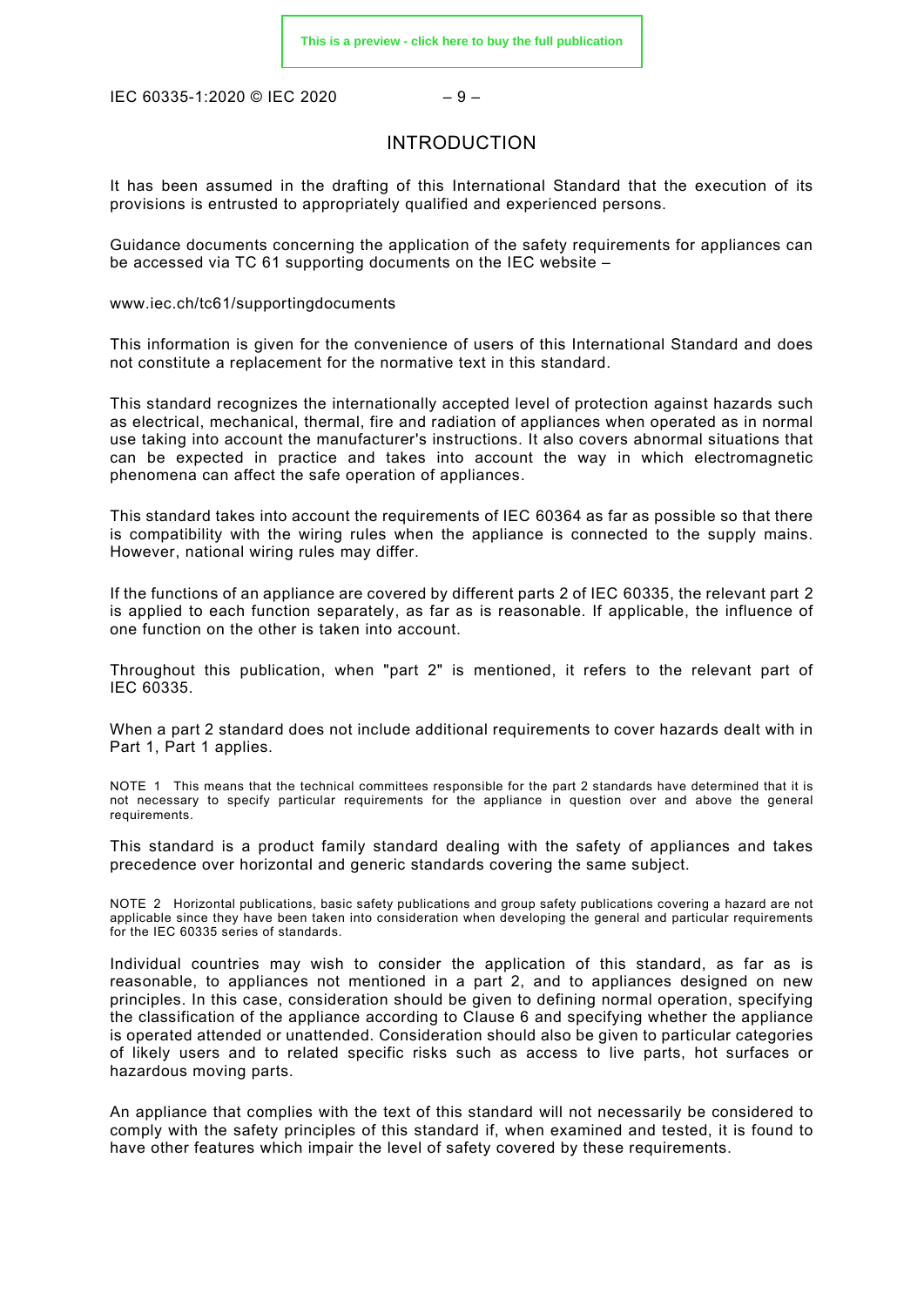– 10 – IEC 60335-1:2020 © IEC 2020

An appliance employing materials or having forms of construction differing from those detailed in the requirements of this standard may be examined and tested according to the intent of the requirements and, if found to be substantially equivalent, may be considered to comply with this standard.

NOTE 3 Standards dealing with non-safety aspects of household appliances are:

- IEC standards published by TC 59 concerning methods of measuring performance;
- CISPR 11, CISPR 14-1 and relevant IEC 61000-3 series standards concerning electromagnetic emissions;
- CISPR 14-2 concerning electromagnetic immunity;
- IEC standards published by TC 111 concerning environmental matters*.*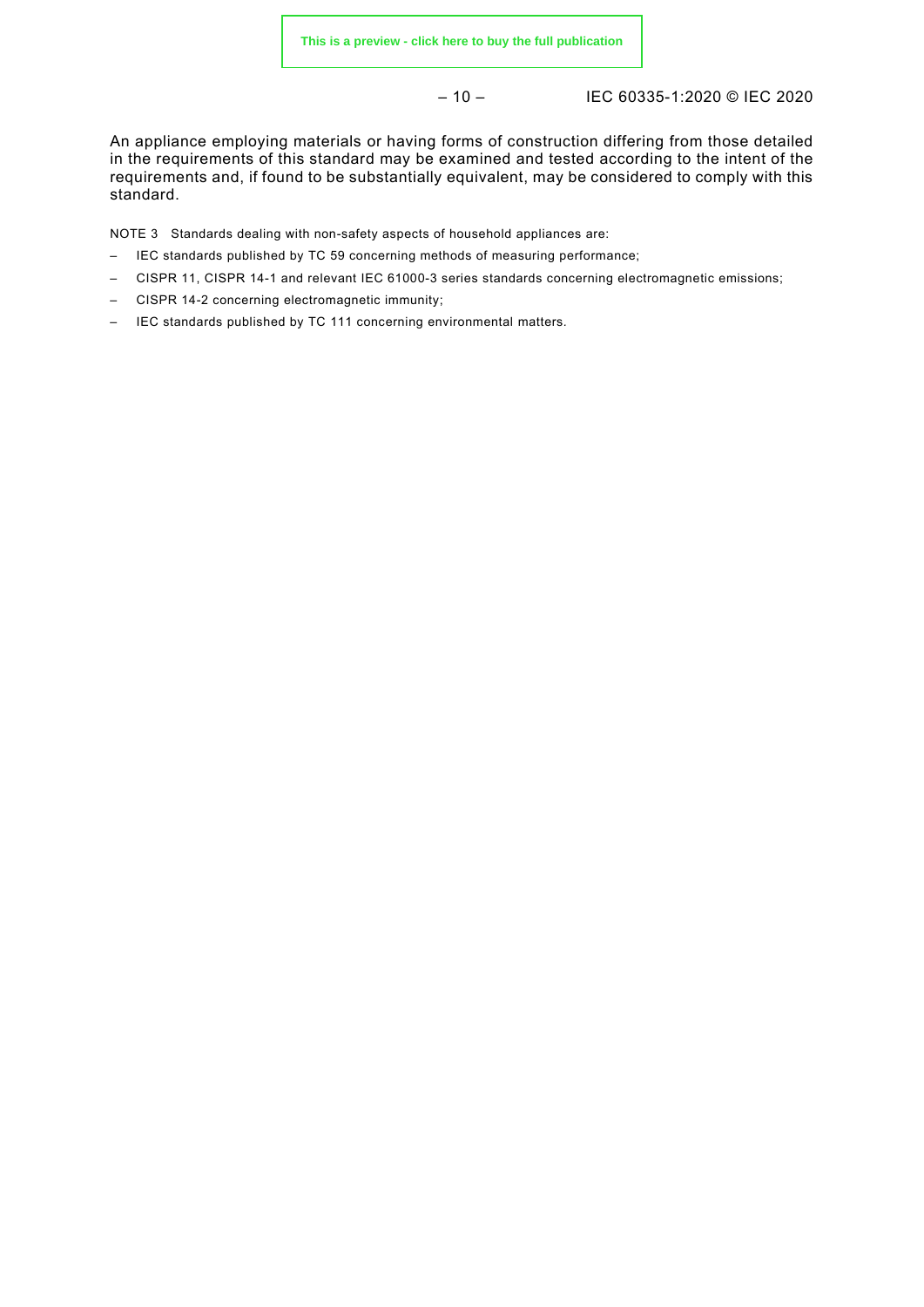IEC 60335-1:2020 © IEC 2020 – 11 –

### **HOUSEHOLD AND SIMILAR ELECTRICAL APPLIANCES – SAFETY –**

### **Part 1: General requirements**

### <span id="page-10-0"></span>**1 Scope**

This International Standard deals with the safety of electrical appliances for household and similar purposes, their **rated voltage** being not more than 250 V for single-phase appliances and 480 V for other appliances including direct current (DC) supplied appliances and **batteryoperated appliances**.

Appliances not intended for normal household use but which nevertheless may be a source of danger to the public, such as appliances intended to be used by laymen in shops, in light industry and on farms, are within the scope of this standard.

This standard deals with the reasonably foreseeable hazards presented by appliances that are encountered by all persons. However, in general, it does not take into account:

- persons (including children) whose
	- physical, sensory or mental capabilities; or
	- lack of experience and knowledge
		- prevents them from using the appliance safely without supervision or instruction;
- children playing with the appliance.

Additional requirements may be necessary for appliances intended to be used in vehicles or on board ships or aircraft. In many countries, additional requirements are specified by the national health authorities, the national authorities responsible for the protection of labour, the national water supply authorities and similar authorities.

This standard does not apply to:

- appliances intended exclusively for industrial purposes;
- appliances intended to be used in locations where special conditions prevail, such as the presence of a corrosive or explosive atmosphere (dust, vapour or gas);
- audio, video and similar electronic apparatus (IEC 60065);
- medical electrical equipment (IEC 60601 series);
- hand-held motor-operated electric tools (IEC 60745 series);
- information technology equipment (IEC 60950-1);
- transportable motor-operated electric tools (IEC 61029 series);
- audio/video, information and communication technology equipment (IEC 62368-1);
- electric motor-operated hand-held tools, transportable tools and lawn and garden machinery (IEC 62841 series).

### <span id="page-10-1"></span>**2 Normative references**

The following documents are referred to in the text in such a way that some or all of their content constitutes requirements of this document. For dated references, only the edition cited applies. For undated references, the latest edition of the referenced document (including any amendments) applies.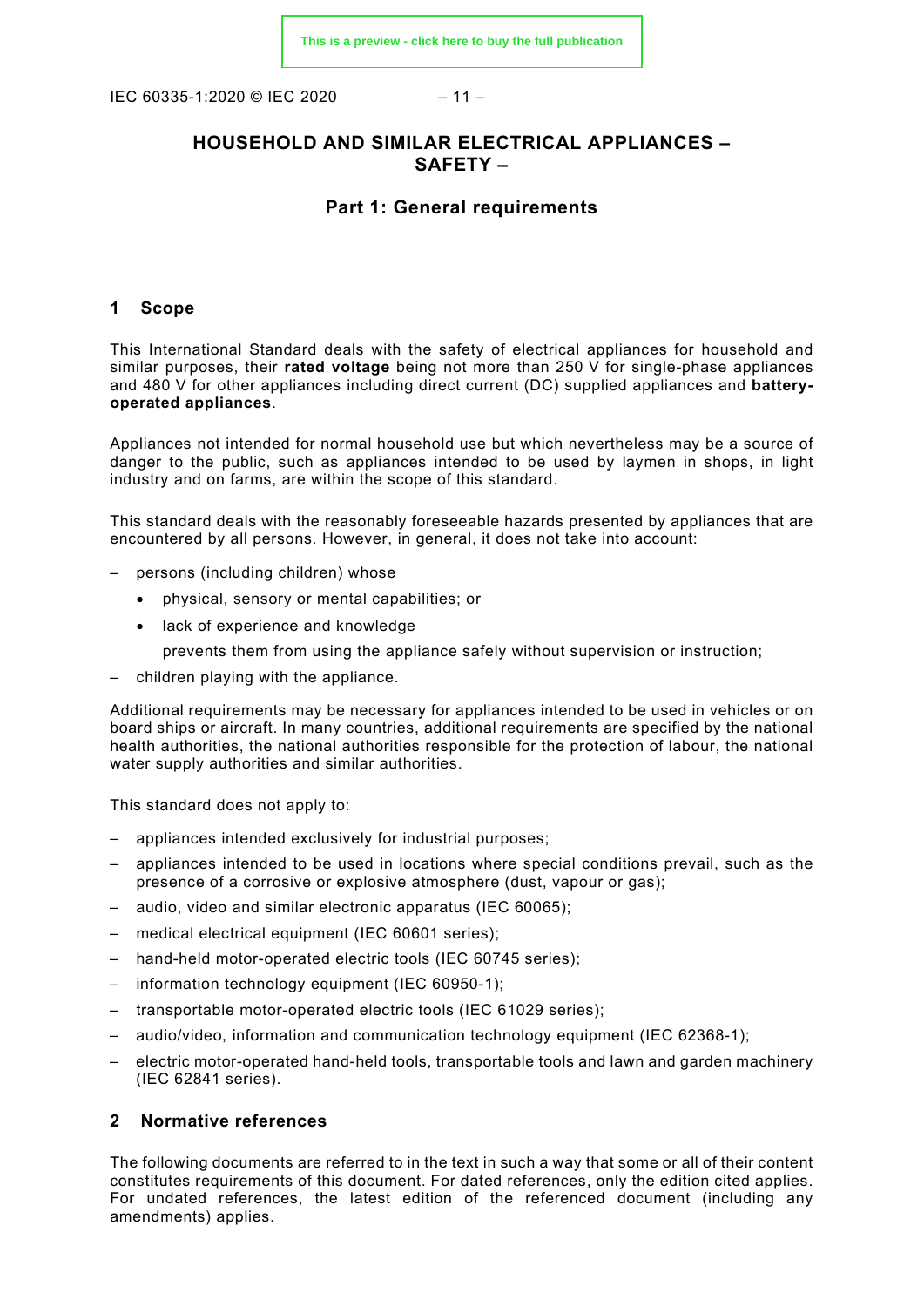$-12 -$  IEC 60335-1:2020 © IEC 2020

IEC 60034-1, *Rotating electrical machines – Part 1: Rating and performance*

IEC 60061-1, *Lamp caps and holders together with gauges for the control of interchangeability and safety – Part 1: Lamp caps*

IEC 60065:2014, *Audio, video and similar electronic apparatus – Safety requirements*

IEC 60068-2-2, *Environmental testing – Part 2-2: Tests – Test B: Dry heat*

IEC 60068-2-31, *Environmental testing – Part 2-31: Tests – Test Ec: Rough handling shocks, primarily for equipment-type specimens*

IEC 60068-2-75, *Environmental testing – Part 2-75: Tests – Test Eh: Hammer tests*

IEC 60068-2-78, *Environmental testing – Part 2-78: Tests – Test Cab: Damp heat, steady state*

IEC TR 60083, *Plugs and socket-outlets for domestic and similar general use standardized in member countries of IEC*

IEC 60085:2007, *Electrical insulation – Thermal evaluation and designation*

IEC 60112:2003, *Method for the determination of the proof and the comparative tracking indices of solid insulating materials* IEC 60112:2003/AMD1:2009[1](#page-11-0)

IEC 60127 (all parts), *Miniature fuses*

IEC 60227 (all parts), *Polyvinyl chloride insulated cables of rated voltages up to and including 450/750 V*

IEC 60227-5:2011, *Polyvinyl chloride insulated cables of rated voltages up to and including 450/750 V – Part 5: Flexible cables (cords)*

IEC 60238, *Edison screw lampholders*

\_\_\_\_\_\_\_\_\_\_\_\_\_\_

IEC 60245 (all parts), *Rubber insulated cables – Rated voltages up to and including 450/750 V*

IEC 60252-1:2010, *AC motor capacitors – Part 1: General – Performance, testing and rating – Safety requirements – Guidance for installation and operation* IEC 60252-1:2010/AMD1:2013[2](#page-11-1)

IEC 60309-2, *Plugs, socket-outlets and couplers for industrial purposes – Part 2: Dimensional interchangeability requirements for pin and contact-tube accessories*

IEC 60320 (all parts), *Appliance couplers for household and similar general purposes*

IEC 60320-1, *Appliance couplers for household and similar general purposes – Part 1: General requirements*

IEC 60320-2-3, *Appliance couplers for household and similar general purposes – Part 2-3: Appliance couplers with a degree of protection higher than IPX0*

<span id="page-11-0"></span><sup>1</sup> There exists a consolidated edition 4.1:2009 that includes edition 4 and its Amendment 1.

<span id="page-11-1"></span><sup>2</sup> There exists a consolidated edition 2.1:2013 that includes edition 2 and its Amendment 1.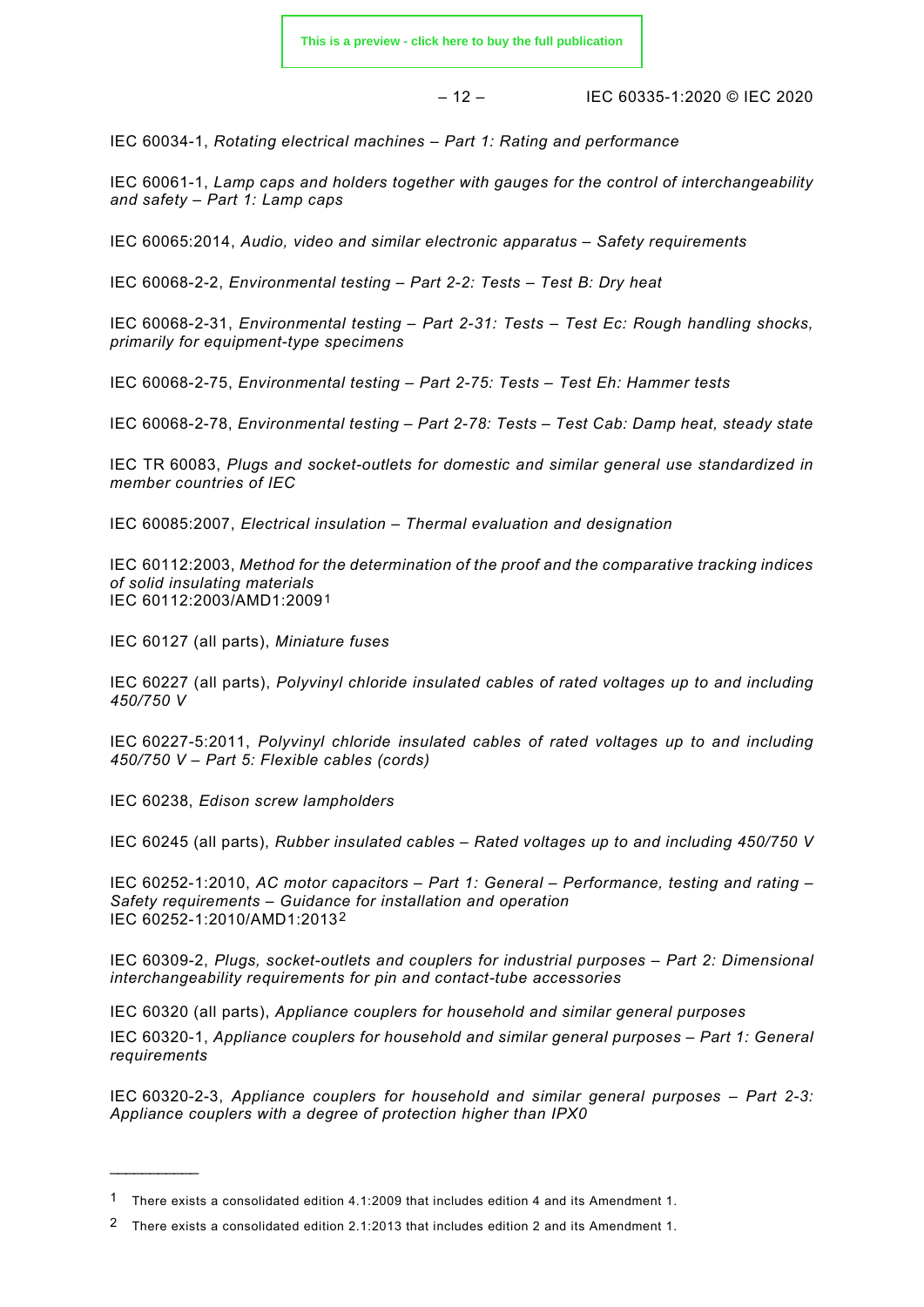$$
-13-
$$

IEC 60320-3, *Appliance couplers for household and similar general purposes – Part 3: Standard sheets and gauges*

IEC 60384-14:2013, *Fixed capacitors for use in electronic equipment – Part 14: Sectional specification – Fixed capacitors for electromagnetic interference suppression and connection to the supply mains* IEC 60384-14:2013/AMD1:2016[3](#page-12-0)

IEC 60417, *Graphical symbols for use on equipment*

IEC 60445:2017, *Basic and safety principles for man-machine interface, marking and identification – Identification of equipment terminals, conductor terminations and conductors*

IEC 60529:1989, *Degrees of protection provided by enclosures (IP Code)* IEC 60529:1989/AMD1:1999 IEC 60529:1989/AMD2:2013[4](#page-12-1)

IEC 60598-1:2014, *Luminaires – Part 1: General requirements and tests* IEC 60598-1:2014/AMD1:2017[5](#page-12-2)

IEC 60603-11, *Connectors for frequencies below 3 MHz for use with printed boards – Part 11: Detail specification for concentric connectors (dimensions for free connectors and fixed connectors)*

IEC 60664-1:2007, *Insulation coordination for equipment within low-voltage systems – Part 1: Principles, requirements and tests*

IEC 60664-3:2016, *Insulation coordination for equipment within low-voltage systems – Part 3: Use of coating, potting or moulding for protection against pollution*

IEC 60664-4:2005, *Insulation coordination for equipment within low-voltage systems – Part 4: Consideration of high-frequency voltage stress*

IEC 60691, *Thermal-links – Requirements and application guide*

IEC 60695-2-11:2014, *Fire hazard testing – Part 2-11: Glowing/hot-wire based test methods – Glow-wire flammability test method for end-products (GWEPT)*

IEC 60695-2-12, *Fire hazard testing – Part 2-12: Glowing/hot-wire based test methods – Glowwire flammability index (GWFI) test method for materials*

IEC 60695-2-13, *Fire hazard testing – Part 2-13: Glowing/hot-wire based test methods – Glowwire ignition temperature (GWIT) test method for materials*

IEC 60695-10-2, *Fire hazard testing – Part 10-2: Abnormal heat – Ball pressure test*

IEC 60695-11-5:2016, *Fire hazard testing – Part 11-5: Test flames – Needle-flame test method – Apparatus, confirmatory test arrangement and guidance*

 $\overline{\phantom{a}}$ 

<span id="page-12-0"></span><sup>3</sup> There exists a consolidated edition 4.1:2016 that includes edition 4 and its Amendment 1.

<span id="page-12-1"></span><sup>4</sup> There exists a consolidated edition 2.2:2013 that includes edition 2 and its Amendment 1 and Amendment 2.

<span id="page-12-2"></span><sup>5</sup> There exists a consolidated edition 8.1:2017 that includes edition 8 and its Amendment 1.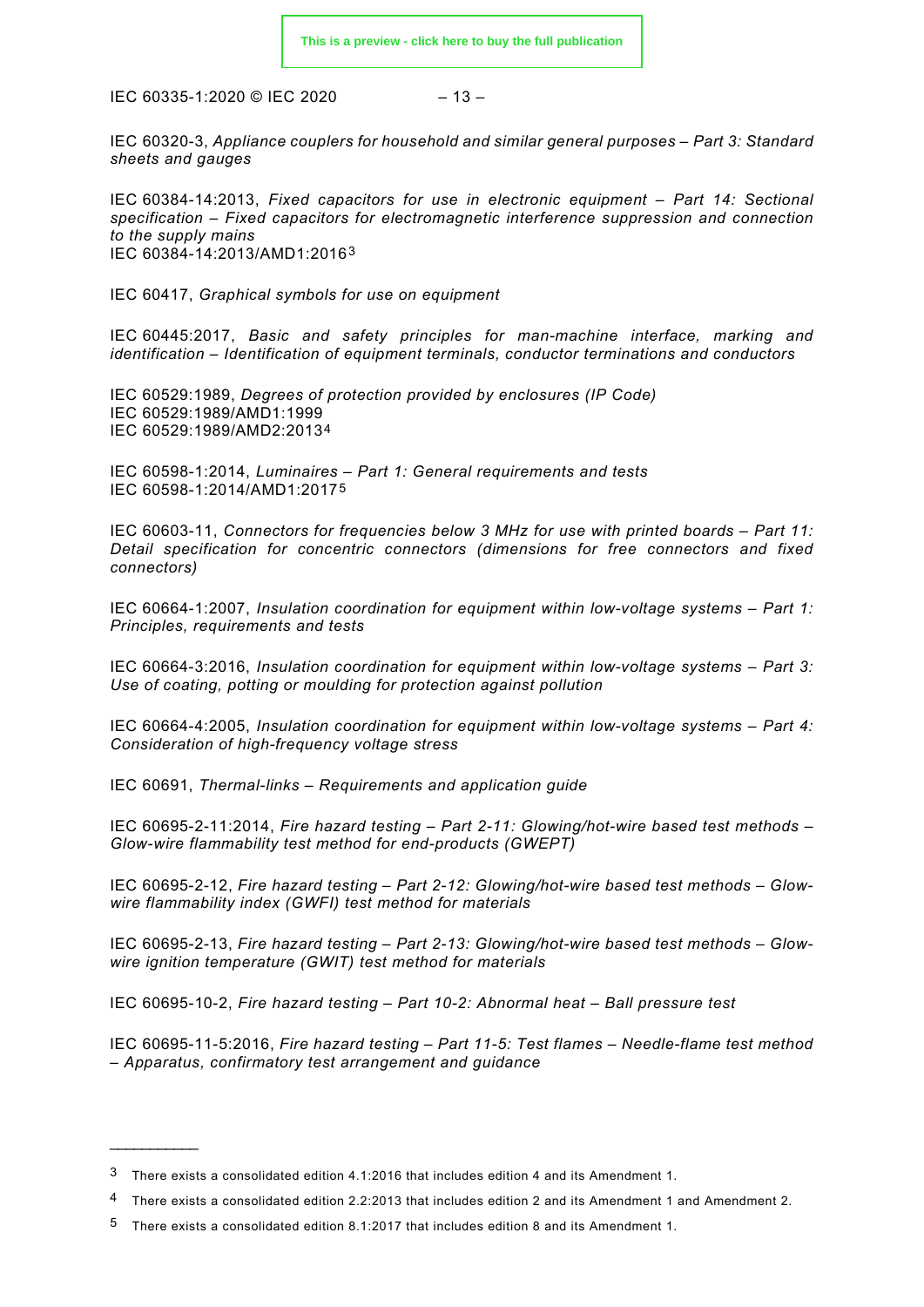$-14 -$  IEC 60335-1:2020 © IEC 2020

IEC 60695-11-10, *Fire hazard testing – Part 11-10: Test flames – 50 W horizontal and vertical flame test methods*

IEC 60730-1:2013, *Automatic electrical controls – Part 1: General requirements* IEC 60730-1:2013/AMD1:2015[6](#page-13-0)

IEC 60730-2-8:2018, *Automatic electrical controls – Part 2-8: Particular requirements for electrically operated water valves, including mechanical requirements*

IEC 60730-2-9:2015, *Automatic electrical controls – Part 2-9: Particular requirements for temperature sensing controls* IEC 60730-2-9:2015/AMD1:2018[7](#page-13-1)

IEC 60730-2-10, *Automatic electrical controls for household and similar use – Part 2-10: Particular requirements for motor-starting relays*

IEC 60738-1, *Thermistors – Directly heated positive temperature coefficient – Part 1: Generic specification*

IEC 60799, *Electrical accessories – Cord sets and interconnection cord sets*

IEC 60906-1, *IEC system of plugs and socket-outlets for household and similar purposes – Part 1: Plugs and socket-outlets 16 A 250 V a.c.*

IEC 60934, *Circuit-breakers for equipment (CBE)*

IEC 60990:2016, *Methods of measurement of touch current and protective conductor current*

IEC 60999-1:1999, *Connecting devices – Electrical copper conductors – Safety requirements for screw-type and screwless-type clamping units – Part 1: General requirements and particular requirements for clamping units for conductors from 0,2 mm<sup>2</sup> up to 35 mm<sup>2</sup> (included)*

IEC 61000-4-2, *Electromagnetic compatibility (EMC) – Part 4-2: Testing and measurement techniques – Electrostatic discharge immunity test*

IEC 61000-4-3, *Electromagnetic compatibility (EMC) – Part 4-3: Testing and measurement techniques – Radiated, radio-frequency, electromagnetic field immunity test*

IEC 61000-4-4, *Electromagnetic compatibility (EMC) – Part 4-4: Testing and measurement techniques – Electrical fast transient/burst immunity test*

IEC 61000-4-5, *Electromagnetic compatibility (EMC) – Part 4-5: Testing and measurement techniques – Surge immunity test*

IEC 61000-4-6, *Electromagnetic compatibility (EMC) – Part 4-6: Testing and measurement techniques – Immunity to conducted disturbances, induced by radio-frequency fields*

IEC 61000-4-11:2020, *Electromagnetic compatibility (EMC) – Part 4-11: Testing and measurement techniques – Voltage dips, short interruptions and voltage variations immunity tests for equipment with input current up to 16 A per phase*

\_\_\_\_\_\_\_\_\_\_\_\_\_\_

<span id="page-13-0"></span><sup>6</sup> There exists a consolidated edition 5.1:2015 that includes edition 5 and its Amendment 1.

<span id="page-13-1"></span><sup>7</sup> There exists a consolidated edition 4.1:2018 that includes edition 4 and its Amendment 1.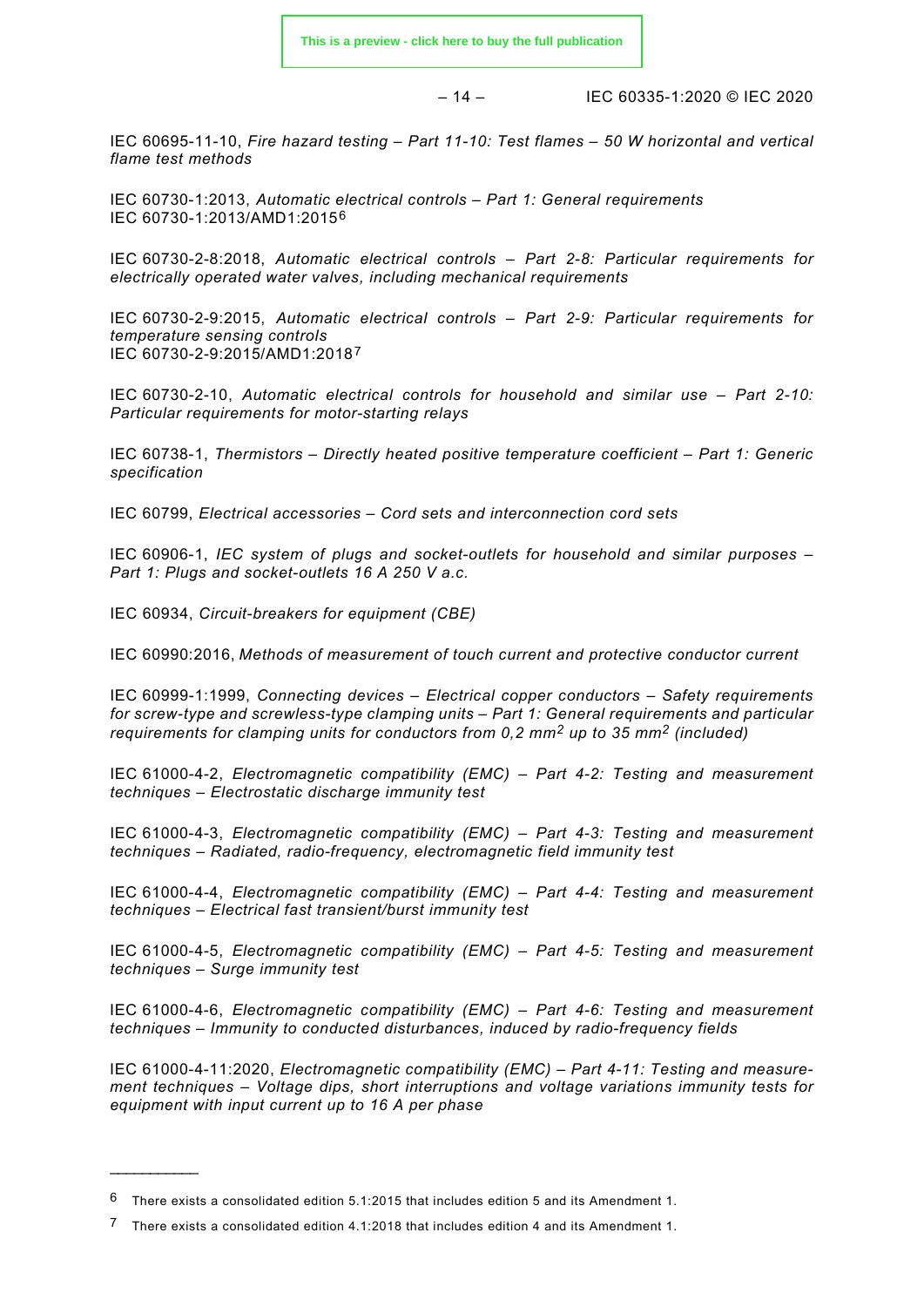$$
-15-
$$

IEC 61000-4-13:2002, *Electromagnetic compatibility (EMC) – Part 4-13: Testing and measurement techniques – Harmonics and interharmonics including mains signalling at a.c. power port, low frequency immunity tests* IEC 61000-4-13:2002/AMD1:2009 IEC 61000-4-13:2002/AMD2:2015[8](#page-14-0)

IEC 61000-4-34:2005, *Electromagnetic compatibility (EMC) – Part 4-34: Testing and measurement techniques – Voltage dips, short interruptions and voltage variations immunity tests for equipment with input current more than 16 A per phase* IEC 61000-4-34:2005/AMD1:2009[9](#page-14-1)

IEC 61032:1997, *Protection of persons and equipment by enclosures – Probes for verification*

IEC 61058-1:2016, *Switches for appliances – Part 1: General requirements*

IEC 61058-1-1:2016, *Switches for appliances – Part 1-1: Requirements for mechanical switches*

IEC 61058-1-2:2016, *Switches for appliances – Part 1-2: Requirements for electronic switches*

IEC 61180, *High-voltage test techniques for low-voltage equipment – Definitions, test and procedure requirements, test equipment*

IEC 61210, *Connecting devices – Flat quick-connect terminations for electrical copper conductors – Safety requirements*

IEC 61558-1:2017, *Safety of transformers, reactors, power supply units and combinations thereof – Part 1: General requirements and tests*

IEC 61558-2-6:2009, *Safety of transformers, reactors, power supply units and similar products for supply voltages up to 1 100 V – Part 2-6: Particular requirements and tests for safety isolating transformers and power supply units incorporating safety isolating transformers*

IEC 61558-2-16:2009, *Safety of transformers, reactors, power supply units and similar products for supply voltages up to 1 100 V – Part 2-16: Particular requirements and tests for switch mode power supply units and transformers for switch mode power supply units* IEC 61558-2-16:2009/AMD1:2013[10](#page-14-2)

IEC 61770, *Electric appliances connected to the water mains – Avoidance of backsiphonage and failure of hose-sets*

IEC 62133-1:2017, *Secondary cells and batteries containing alkaline or other non-acid electrolytes – Safety requirements for portable sealed secondary cells, and for batteries made from them, for use in portable applications – Part 1: Nickel systems*

IEC 62133-2:2017, *Secondary cells and batteries containing alkaline or other non-acid electrolytes – Safety requirements for portable sealed secondary cells, and for batteries made from them, for use in portable applications – Part 2: Lithium systems*

IEC 62151, *Safety of equipment electrically connected to a telecommunication network*

\_\_\_\_\_\_\_\_\_\_\_\_\_\_

<span id="page-14-0"></span><sup>8</sup> There exists a consolidated edition 1.2:2015 that includes edition 1 and its Amendment 1 and Amendment 2.

<span id="page-14-1"></span><sup>9</sup> There exists a consolidated edition 1.1:2009 that includes edition 1 and its Amendment 1.

<span id="page-14-2"></span><sup>10</sup> There exists a consolidated edition 1.1:2013 that includes edition 1 and its Amendment 1.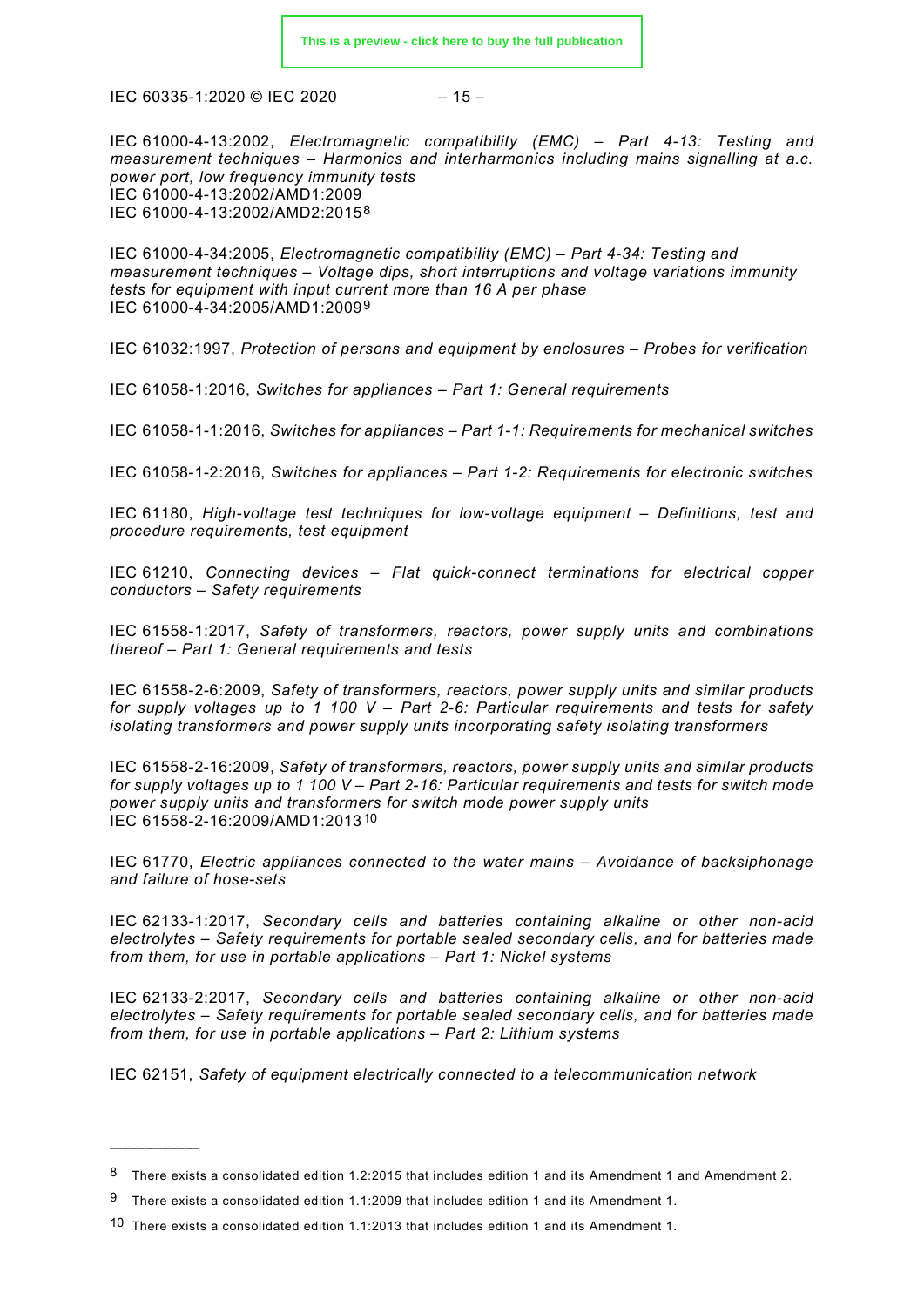$$
-16-
$$

– 16 – IEC 60335-1:2020 © IEC 2020

IEC 62471:2006, *Photobiological safety of lamps and lamp systems*

IEC 62477-1, *Safety requirements for power electronic converter systems and equipment – Part 1: General*

IEC 62821 (all parts), *Electric cables – Halogen-free, low smoke, thermoplastic insulated and sheathed cables of rated voltages up to and including 450/750 V*

ISO 178, *Plastics – Determination of flexural properties*

ISO 179-1, *Plastics – Determination of Charpy impact properties – Part 1: Non-instrumented impact test*

ISO 180, *Plastics – Determination of Izod impact strength*

ISO 527 (all parts), *Plastics – Determination of tensile properties* 

ISO 1463, *Metallic and oxide coatings – Measurement of coating thickness – Microscopical method*

ISO 2178, *Non-magnetic coatings on magnetic substrates – Measurement of coating thickness – Magnetic method*

ISO 2768-1, *General tolerances – Part 1: Tolerances for linear and angular dimensions without individual tolerance indications*

ISO 4892-1:2016, *Plastics – Methods of exposure to laboratory light sources – Part 1: General guidance*

ISO 4892-2: 2013, *Plastics – Methods of exposure to laboratory light sources – Part 2: Xenonarc lamps*

ISO 7000, *Graphical symbols for use on equipment – Registered symbols*

ISO 8256, *Plastics – Determination of tensile-impact strength*

ISO 9772, *Cellular plastics – Determination of horizontal burning characteristics of small specimens subjected to a small flame*

<span id="page-15-0"></span>ISO 9773, *Plastics – Determination of burning behaviour of thin flexible vertical specimens in contact with a small-flame ignition source*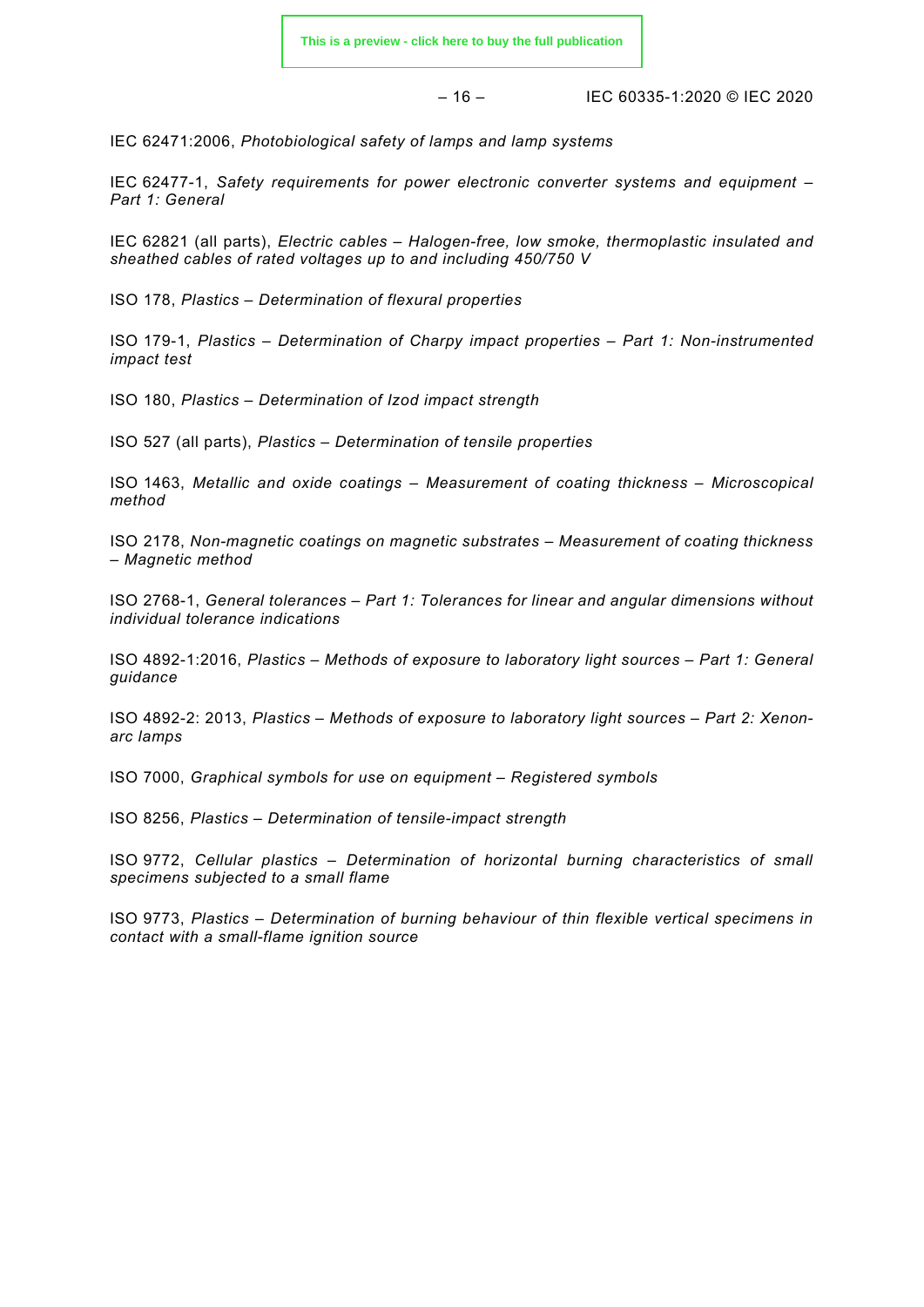– 210 – IEC 60335-1:2020 © IEC 2020

### SOMMAIRE

| 1  |                                                                                  |  |
|----|----------------------------------------------------------------------------------|--|
| 2  |                                                                                  |  |
| 3  |                                                                                  |  |
| 4  |                                                                                  |  |
| 5  |                                                                                  |  |
| 6  |                                                                                  |  |
| 7  |                                                                                  |  |
| 8  |                                                                                  |  |
| 9  |                                                                                  |  |
| 10 |                                                                                  |  |
| 11 |                                                                                  |  |
| 12 |                                                                                  |  |
| 13 | Courant de fuite et rigidité diélectrique à la température de régime 263         |  |
| 14 |                                                                                  |  |
| 15 |                                                                                  |  |
| 16 |                                                                                  |  |
| 17 | Protection contre la surcharge des transformateurs et des circuits associés  272 |  |
| 18 |                                                                                  |  |
| 19 |                                                                                  |  |
| 20 |                                                                                  |  |
| 21 |                                                                                  |  |
| 22 |                                                                                  |  |
| 23 |                                                                                  |  |
| 24 |                                                                                  |  |
| 25 |                                                                                  |  |
| 26 |                                                                                  |  |
| 27 |                                                                                  |  |
| 28 |                                                                                  |  |
| 29 |                                                                                  |  |
| 30 |                                                                                  |  |
| 31 |                                                                                  |  |
| 32 |                                                                                  |  |
|    |                                                                                  |  |
|    | Annexe B (normative) Appareils alimentés par batteries, batteries séparables et  |  |
|    |                                                                                  |  |
|    |                                                                                  |  |
|    |                                                                                  |  |
|    |                                                                                  |  |
|    |                                                                                  |  |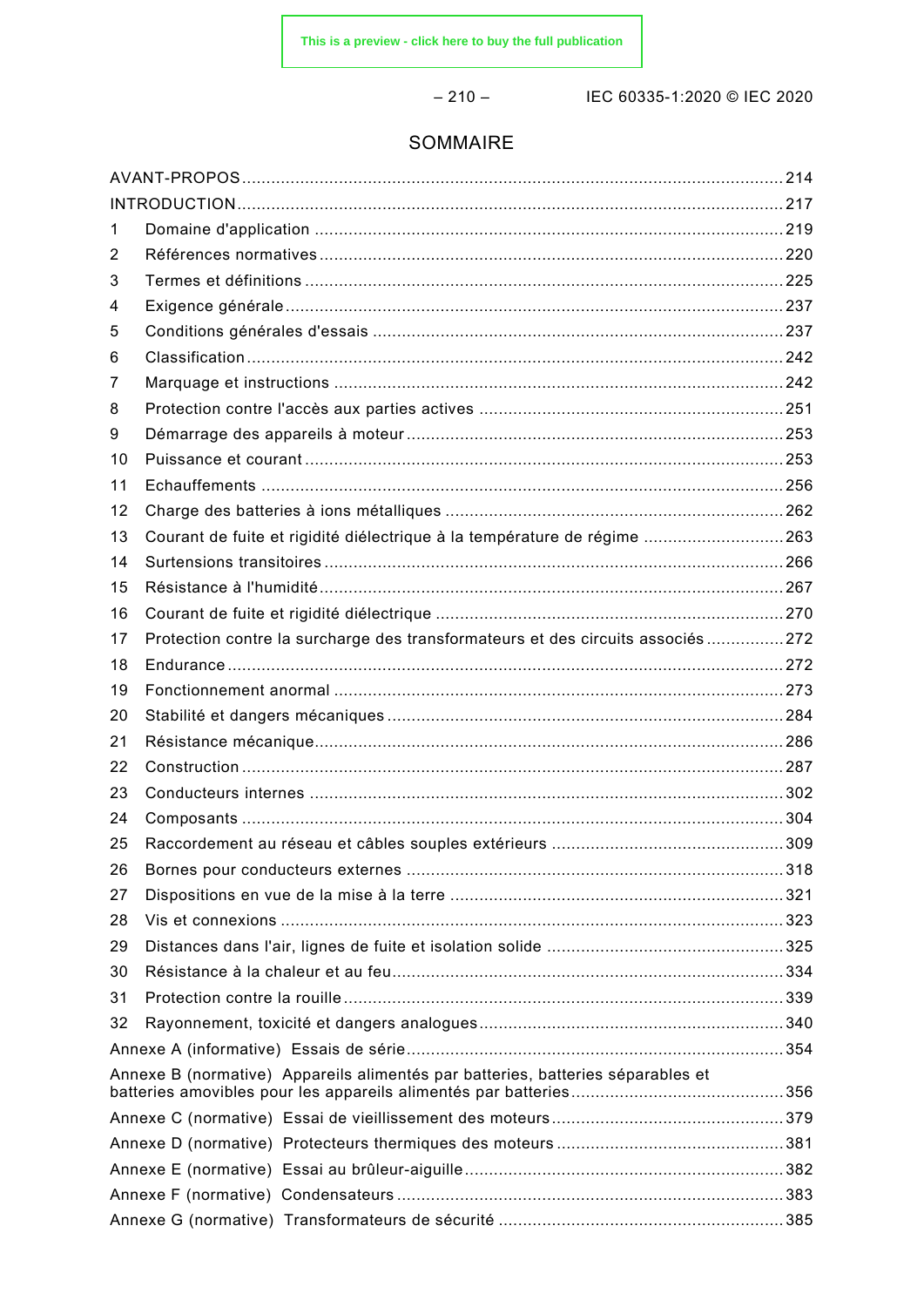IEC 60335-1:2020 © IEC 2020 – 211 –

|                                                                                                                                                                             | . 386 |
|-----------------------------------------------------------------------------------------------------------------------------------------------------------------------------|-------|
| Annexe I (normative) Moteurs ayant une isolation principale inappropriée pour la                                                                                            |       |
| Annexe J (normative) Revêtements des cartes de circuits imprimés 390                                                                                                        |       |
|                                                                                                                                                                             |       |
| Annexe L (informative) Recommandations pour le mesurage des distances dans l'air                                                                                            |       |
|                                                                                                                                                                             |       |
|                                                                                                                                                                             |       |
| Annexe O (informative) Sélection et séquence des essais de l'Article 30 398                                                                                                 |       |
| Annexe P (informative) Recommandations pour l'application de la présente norme                                                                                              | .403  |
| Annexe Q (informative) Séquence des essais pour l'évaluation des circuits                                                                                                   |       |
|                                                                                                                                                                             |       |
| Annexe S (informative) Recommandations relatives à l'application de la présente<br>norme pour le mesurage de la puissance et du courant sur la base des exigences du        |       |
| Annexe T (normative) Effet des rayonnements UV-C sur les matériaux non métalliques  424                                                                                     |       |
| Annexe U (normative) Appareils destinés à la communication à distance par le biais                                                                                          |       |
|                                                                                                                                                                             |       |
|                                                                                                                                                                             |       |
|                                                                                                                                                                             |       |
| Figure 1 – Schéma pour le mesurage du courant de fuite à la température de régime<br>pour un raccordement en monophasé des appareils de la classe II et pour les            | 341   |
| Figure 2 – Schéma pour le mesurage du courant de fuite à la température de régime<br>pour un raccordement en monophasé des appareils autres que les appareils de la         | 342   |
| Figure 3 – Schéma pour le mesurage du courant de fuite à la température de régime<br>pour des appareils de la classe II en triphasé avec neutre et pour les éléments d'une  |       |
| Figure 4 – Schéma pour le mesurage du courant de fuite à la température de régime<br>pour des appareils en triphasé avec neutre autres que les appareils de la classe II ou |       |
|                                                                                                                                                                             |       |
|                                                                                                                                                                             |       |
| Figure 6 - Exemple d'un circuit électronique comportant des points à basse puissance  345                                                                                   |       |
|                                                                                                                                                                             |       |
|                                                                                                                                                                             |       |
|                                                                                                                                                                             |       |
|                                                                                                                                                                             |       |
|                                                                                                                                                                             |       |
|                                                                                                                                                                             |       |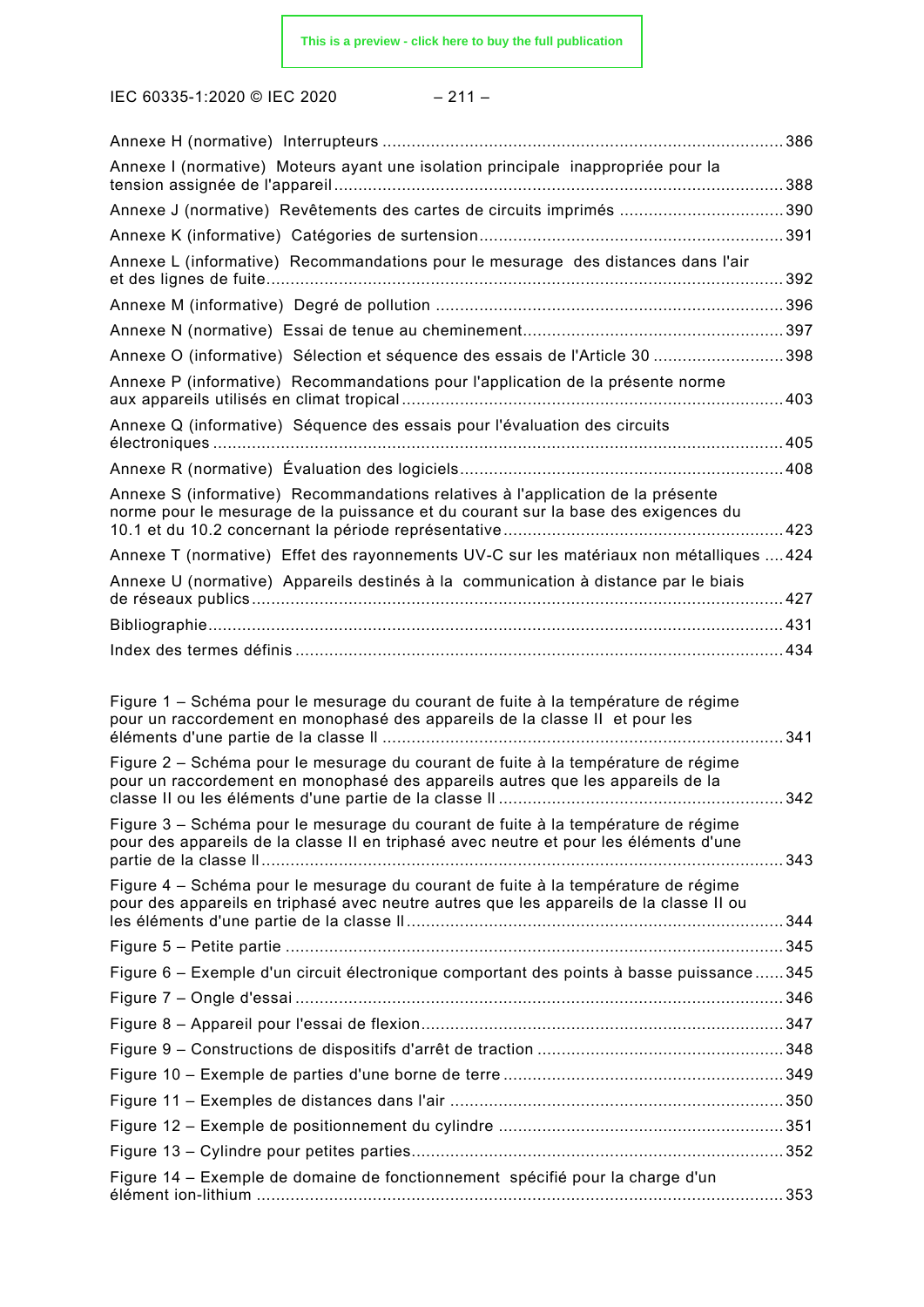| Figure B.1 – Exemples de constructions d'appareils alimentés par batteries et         |  |
|---------------------------------------------------------------------------------------|--|
| Figure B.2 - Exemples de marquages des polarités correctes de raccordement            |  |
|                                                                                       |  |
| Figure L.1 - Séquence pour la détermination des distances dans l'air393               |  |
|                                                                                       |  |
|                                                                                       |  |
|                                                                                       |  |
| Figure O.2 - Sélection et séquence des essais de résistance au feu pour les appareils |  |
| Figure O.3 - Sélection et séquence des essais de résistance au feu pour les appareils |  |
| Figure O.4 - Sélection et séquence des essais de résistance au feu pour les appareils |  |
| Figure O.5 - Exemples pour représenter l'expression "jusqu'à 3 mm" 402                |  |
| Figure Q.1 – Organigramme décrivant la séquence des essais pour l'évaluation des      |  |
| Figure S.1 – Organigramme fournissant des recommandations pour le mesurage de la      |  |
|                                                                                       |  |
|                                                                                       |  |
|                                                                                       |  |
|                                                                                       |  |
|                                                                                       |  |
|                                                                                       |  |
|                                                                                       |  |
|                                                                                       |  |
|                                                                                       |  |
|                                                                                       |  |
|                                                                                       |  |
|                                                                                       |  |
|                                                                                       |  |
|                                                                                       |  |
|                                                                                       |  |
|                                                                                       |  |
|                                                                                       |  |
| Tableau 18 - Lignes de fuite minimales pour l'isolation fonctionnelle 332             |  |
| Tableau 19 – Épaisseur minimale des parties accessibles d'une isolation renforcée     |  |
|                                                                                       |  |
|                                                                                       |  |
| Tableau B.2 - Surface totale des ouvertures des éléments à ions métalliques 367       |  |
|                                                                                       |  |
|                                                                                       |  |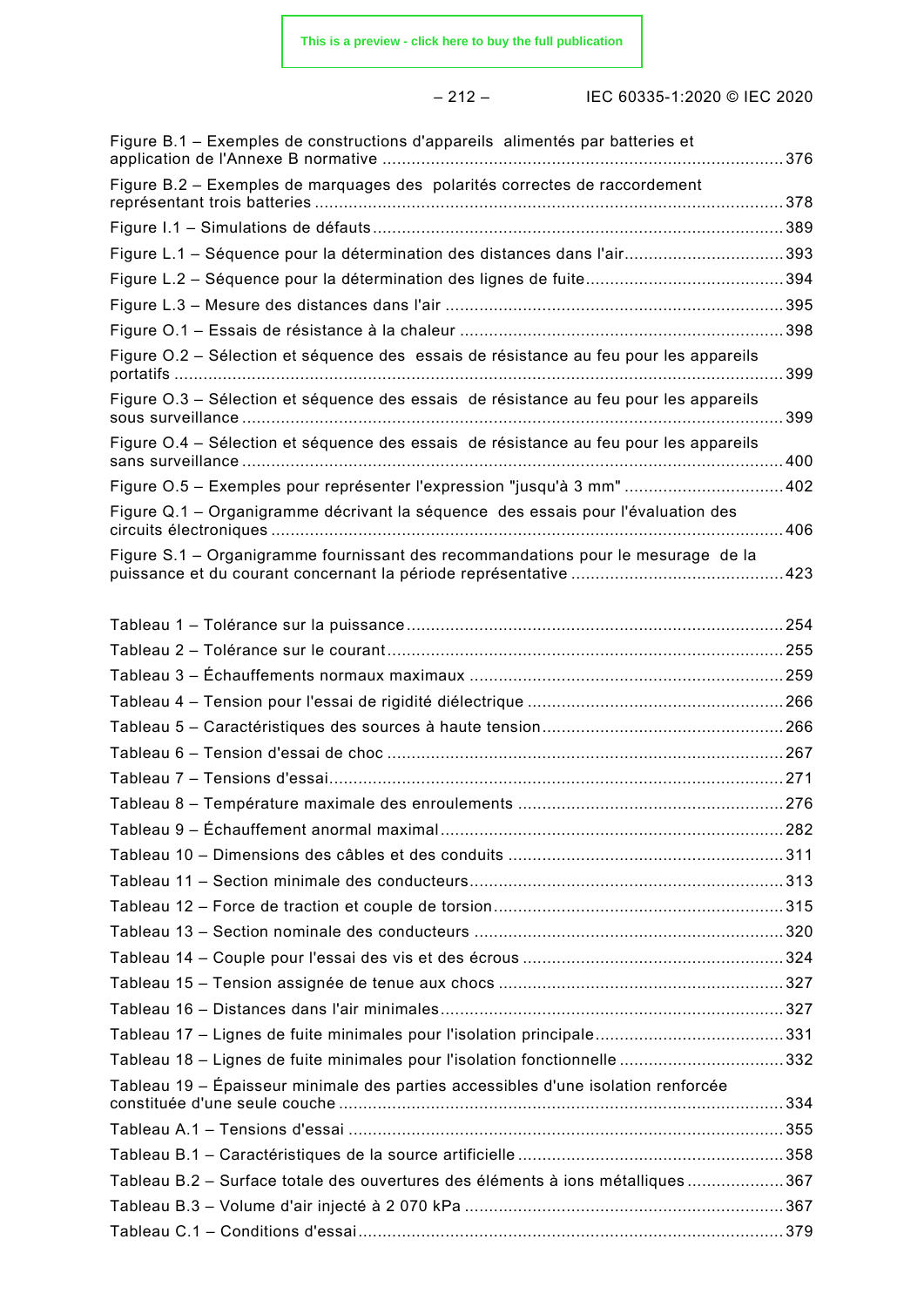$$
-213 -
$$

| Tableau T.1 – Limites de conservation minimale des propriétés après exposition aux |  |
|------------------------------------------------------------------------------------|--|
| Tableau T.2 – Rigidité diélectrique minimale pour les conducteurs internes après   |  |
| Tableau U.1 – Exemples de mesures acceptables contre l'accès non autorisé et les   |  |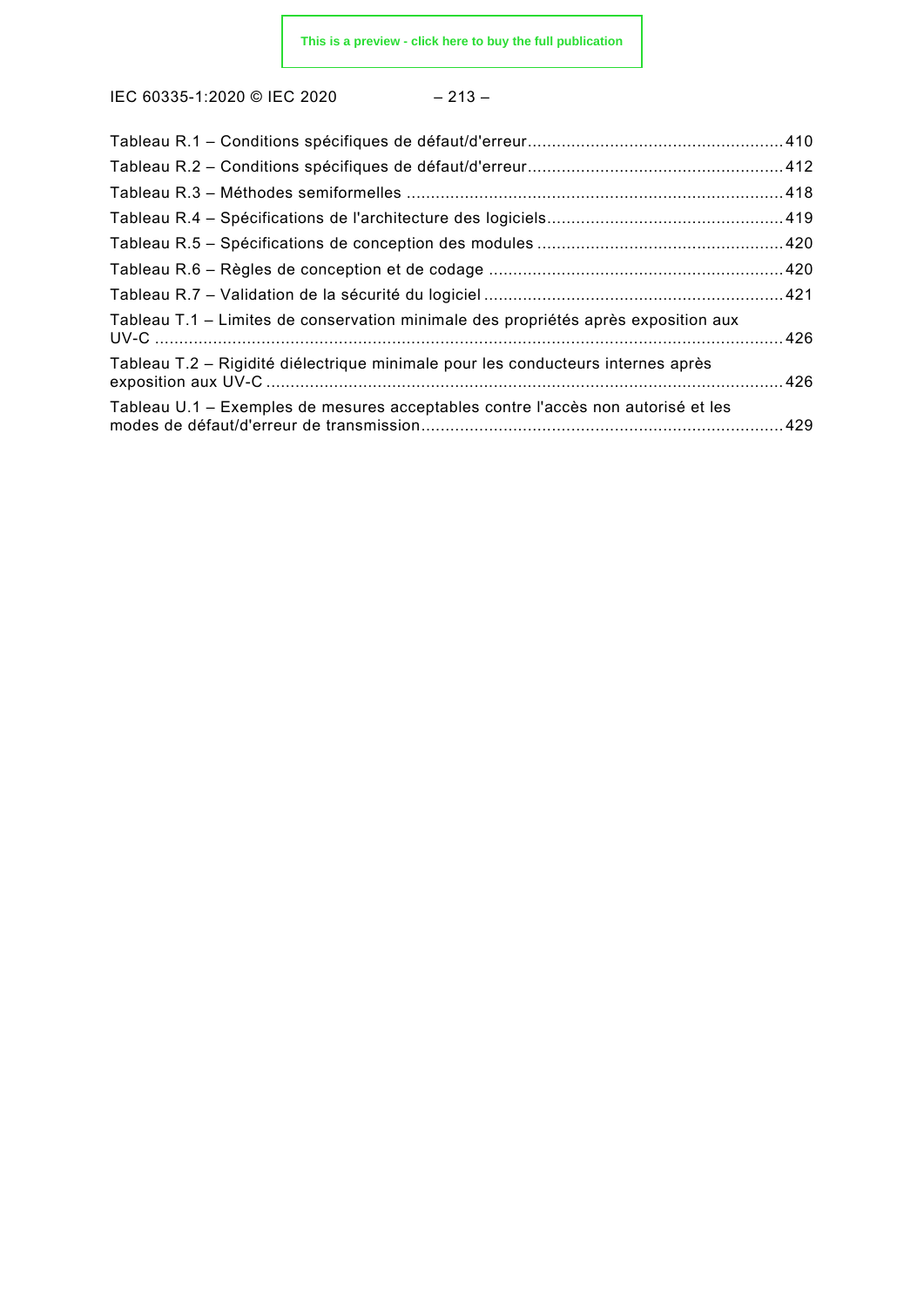**[This is a preview - click here to buy the full publication](https://webstore.iec.ch/publication/61880&preview)**

 $-214 -$  IEC 60335-1:2020 © IEC 2020

### COMMISSION ÉLECTROTECHNIQUE INTERNATIONALE

\_\_\_\_\_\_\_\_\_\_\_\_

### **APPAREILS ÉLECTRODOMESTIQUES ET ANALOGUES – SÉCURITÉ –**

### **Partie 1: Exigences générales**

### AVANT-PROPOS

- 1) La Commission Electrotechnique Internationale (IEC) est une organisation mondiale de normalisation composée de l'ensemble des comités électrotechniques nationaux (Comités nationaux de l'IEC). L'IEC a pour objet de favoriser la coopération internationale pour toutes les questions de normalisation dans les domaines de l'électricité et de l'électronique. A cet effet, l'IEC – entre autres activités – publie des Normes internationales, des Spécifications techniques, des Rapports techniques, des Spécifications accessibles au public (PAS) et des Guides (ci-après dénommés "Publication(s) de l'IEC"). Leur élaboration est confiée à des comités d'études, aux travaux desquels tout Comité national intéressé par le sujet traité peut participer. Les organisations internationales, gouvernementales et non gouvernementales, en liaison avec l'IEC, participent également aux travaux. L'IEC collabore étroitement avec l'Organisation Internationale de Normalisation (ISO), selon des conditions fixées par accord entre les deux organisations.
- 2) Les décisions ou accords officiels de l'IEC concernant les questions techniques représentent, dans la mesure du possible, un accord international sur les sujets étudiés, étant donné que les Comités nationaux de l'IEC intéressés sont représentés dans chaque comité d'études.
- 3) Les Publications de l'IEC se présentent sous la forme de recommandations internationales et sont agréées comme telles par les Comités nationaux de l'IEC. Tous les efforts raisonnables sont entrepris afin que l'IEC s'assure de l'exactitude du contenu technique de ses publications; l'IEC ne peut pas être tenue responsable de l'éventuelle mauvaise utilisation ou interprétation qui en est faite par un quelconque utilisateur final.
- 4) Dans le but d'encourager l'uniformité internationale, les Comités nationaux de l'IEC s'engagent, dans toute la mesure possible, à appliquer de façon transparente les Publications de l'IEC dans leurs publications nationales et régionales. Toutes divergences entre toutes Publications de l'IEC et toutes publications nationales ou régionales correspondantes doivent être indiquées en termes clairs dans ces dernières.
- 5) L'IEC elle-même ne fournit aucune attestation de conformité. Des organismes de certification indépendants fournissent des services d'évaluation de conformité et, dans certains secteurs, accèdent aux marques de conformité de l'IEC. L'IEC n'est responsable d'aucun des services effectués par les organismes de certification indépendants.
- 6) Tous les utilisateurs doivent s'assurer qu'ils sont en possession de la dernière édition de cette publication.
- 7) Aucune responsabilité ne doit être imputée à l'IEC, à ses administrateurs, employés, auxiliaires ou mandataires, y compris ses experts particuliers et les membres de ses comités d'études et des Comités nationaux de l'IEC, pour tout préjudice causé en cas de dommages corporels et matériels, ou de tout autre dommage de quelque nature que ce soit, directe ou indirecte, ou pour supporter les coûts (y compris les frais de justice) et les dépenses découlant de la publication ou de l'utilisation de cette Publication de l'IEC ou de toute autre Publication de l'IEC, ou au crédit qui lui est accordé.
- 8) L'attention est attirée sur les références normatives citées dans cette publication. L'utilisation de publications référencées est obligatoire pour une application correcte de la présente publication.
- 9) L'attention est attirée sur le fait que certains des éléments de la présente Publication de l'IEC peuvent faire l'objet de droits de brevet. L'IEC ne saurait être tenue pour responsable de ne pas avoir identifié de tels droits de brevets.

La Norme internationale IEC 60335-1 a été établie par le comité d'études 61 de l'IEC: Sécurité des appareils électrodomestiques et analogues.

Cette sixième édition annule et remplace la cinquième édition parue en 2010, l'Amendement 1:2013 et l'Amendement 2:2016. Cette édition constitue une révision technique.

Cette édition inclut les modifications techniques majeures suivantes par rapport à l'édition précédente (les modifications mineures ne sont pas répertoriées):

- a) mise à jour du texte de la présente norme pour l'aligner avec les éditions les plus récentes des références normatives datées;
- b) suppression de quelques notes et conversion de plusieurs autres notes, en intégralité ou en partie, en texte normatif;
- c) modification de certaines désignations d'annexes de normatives à informatives;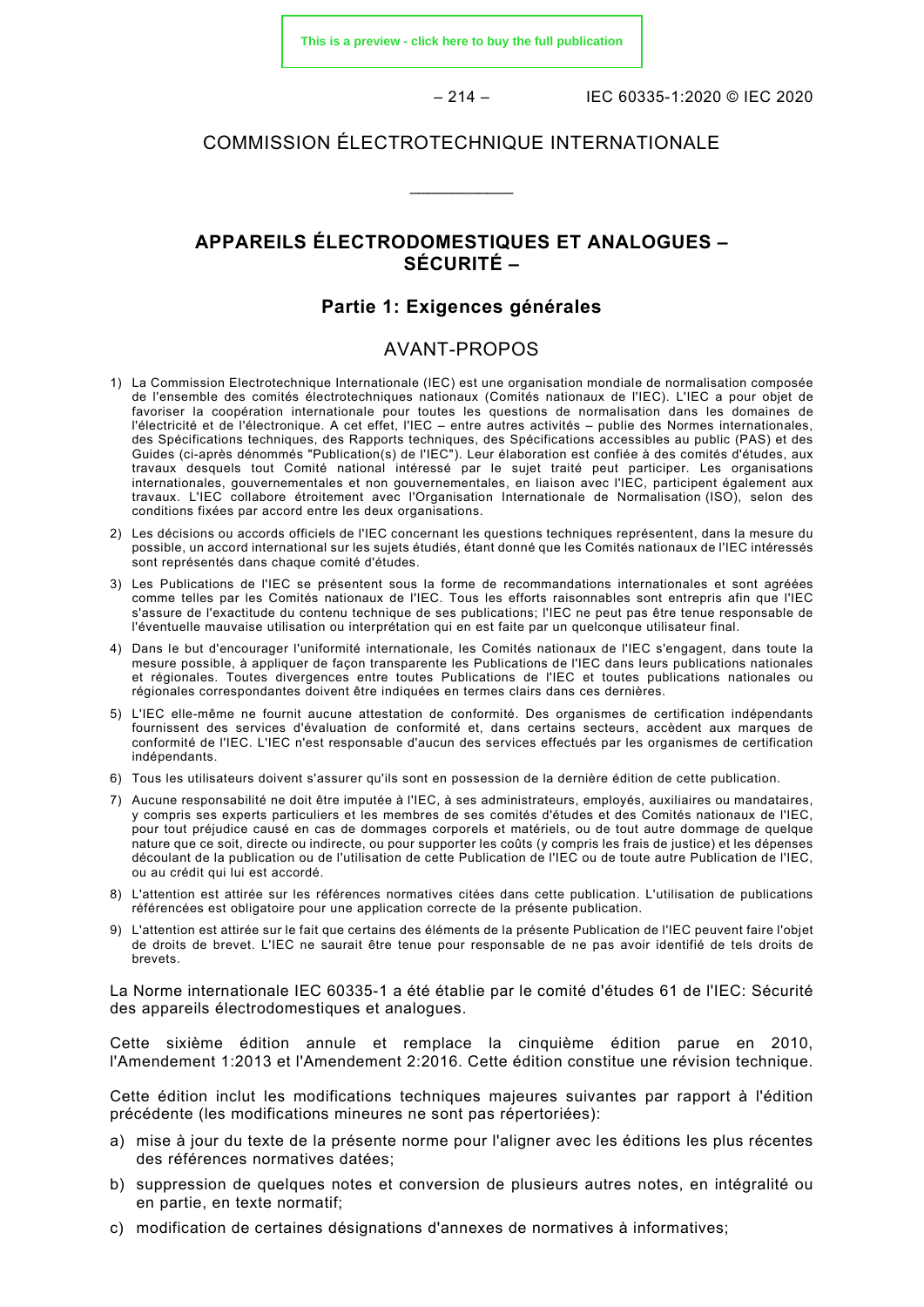$$
-215 -
$$

- d) introduction d'informations sur les documents de recommandations concernant l'application des exigences de sécurité couvertes par la série IEC 60335 et sur la manière de les récupérer;
- e) clarification des exigences relatives aux circuits à TBTP;
- f) clarification des exigences relatives au mesurage de la puissance et du courant nominal lorsqu'ils varient au cours du cycle de fonctionnement;
- g) remplacement de l'Annexe S normative par l'Annexe S informative "Recommandations relatives à l'application de la présente norme pour le mesurage de la puissance et du courant sur la base des exigences du 10.1 et du 10.2 concernant la période représentative";
- h) introduction et clarification d'exigences concernant la résistance mécanique des appareils équipés de broches intégrées destinées à être insérées dans des socles de prises de courant;
- i) révision des exigences relatives aux appareils alimentés par batteries;
- j) introduction d'exigences relatives aux batteries à ions métalliques, y compris un nouvel Article 12, Charge des batteries à ions métalliques;
- k) introduction de l'application du calibre d'essai 18;
- l) introduction d'exigences relatives aux appareils comportant des socles femelles de connecteur et des socles de prises de courant accessibles à l'utilisateur;
- m) révision et clarification des exigences relatives aux appareils comportant une mise à la terre fonctionnelle;
- n) introduction d'exigences d'essai de résistance à l'humidité pour les appareils comportant un enrouleur de câble automatique et de classification IP de second chiffre;
- o) clarification des critères d'essai de l'appareil en ce qui concerne la résistance à l'humidité des appareils et des parties d'appareils équipés de broches intégrées destinées à être insérées dans des socles de prises de courant;
- p) introduction de limites applicables à la tension de sortie d'une prise à très basse tension de sécurité, d'un connecteur ou d'un bus universel en série (USB) accessible dans des conditions de fonctionnement anormales;
- q) introduction d'exigences visant à couvrir les dangers liés au rayonnement optique;
- r) introduction d'éléments de gestion des logiciels de communication externe dans l'Annexe R normative;
- s) révision des exigences de communication externe du Tableau R.1 et du Tableau R.2;
- t) introduction, dans la nouvelle Annexe U normative, d'exigences de cybersécurité visant à empêcher l'accès non autorisé et à limiter les effets des défaillances de transmission au moyen de la communication à distance par le biais de réseaux publics.

La présente version bilingue (2022-06) correspond à la version anglaise monolingue publiée en 2020-09.

La version française de cette norme n'a pas été soumise au vote.

La langue employée pour l'élaboration de cette Norme internationale est l'anglais.

Le présent document a été rédigé selon les Directives ISO/IEC, Partie 2.

Une liste de toutes les parties de la série IEC 60335, publiées sous le titre général *Appareils électrodomestiques et analogues – Sécurité*, se trouve sur le site web de l'IEC.

La présente partie doit être utilisée conjointement avec la partie 2 correspondante de l'IEC 60335. Les parties 2 contiennent des articles visant à compléter ou modifier les articles correspondants de la présente partie, afin de fournir les exigences applicables pour chaque type d'appareil.

Cette sixième édition de l'IEC 60335-1 ne doit être utilisée que conjointement avec les parties 2 établies sur la base de cette édition.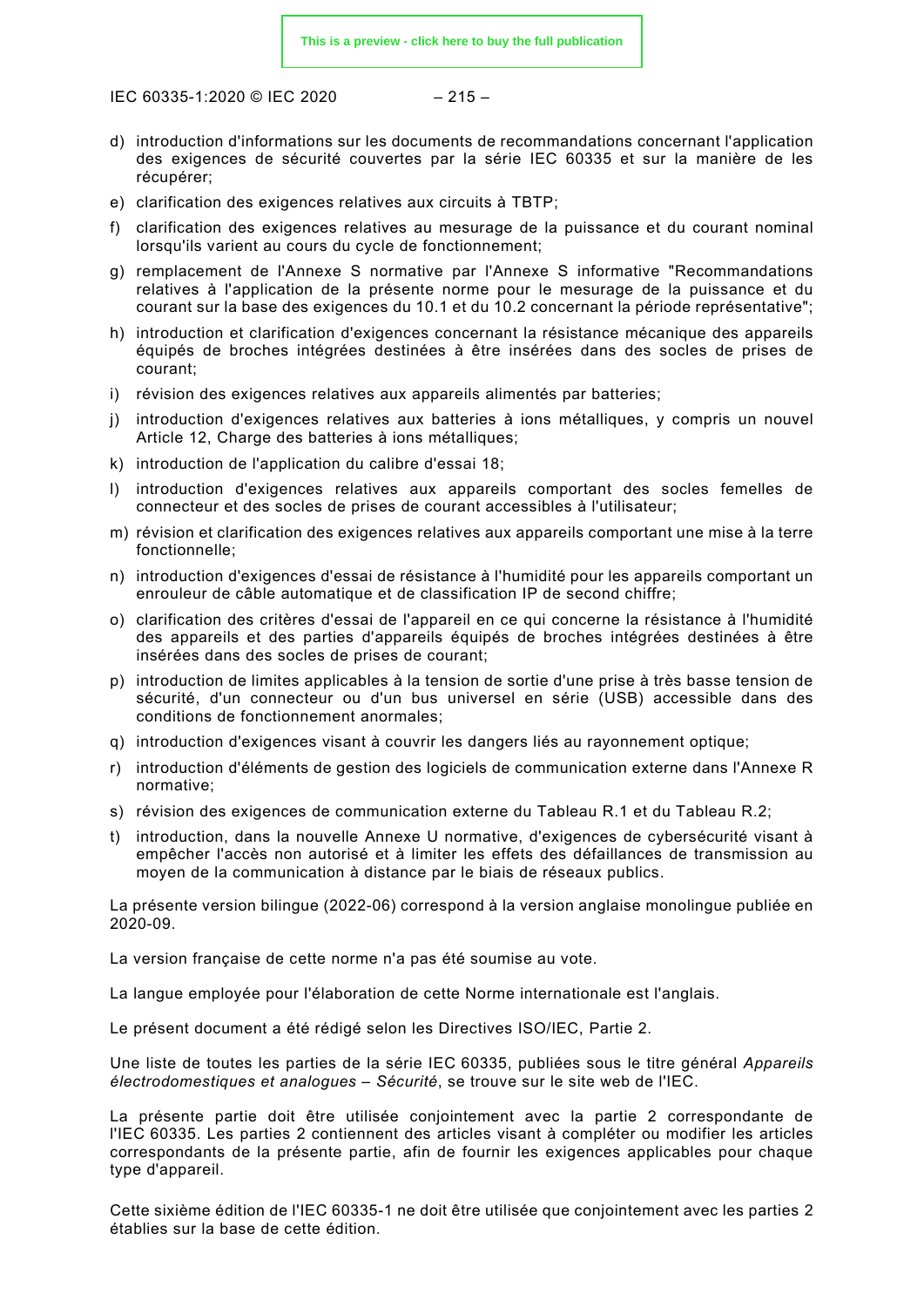$$
-216 -
$$

– 216 – IEC 60335-1:2020 © IEC 2020

Les caractères d'imprimerie suivants sont utilisés:

- exigences: caractères romains;
- modalités d'essais: caractères *italiques*;
- notes: petits caractères romains.

Les termes en **gras** dans le texte sont définis à l'Article 3. Lorsqu'une définition concerne un adjectif, l'adjectif et le nom associé figurent également en gras.

Le comité a décidé que le contenu du présent document ne sera pas modifié avant la date de stabilité indiquée sur le site web de l'IEC sous "http://webstore.iec.ch" dans les données relatives au document recherché. A cette date, le document sera

- reconduit,
- supprimé,
- remplacé par une édition révisée, ou
- amendé.

NOTE L'attention des Comités nationaux est attirée sur le fait que les fabricants d'appareils et les organismes d'essai peuvent avoir besoin d'une période transitoire après la publication d'une nouvelle publication IEC, ou d'une publication amendée ou révisée, pour fabriquer des produits conformes aux nouvelles exigences et pour adapter leurs équipements aux nouveaux essais ou aux essais révisés.

Le comité recommande que le contenu de cette publication soit entériné au niveau national au plus tôt 12 mois et au plus tard 36 mois après la date de publication.

Les différences suivantes existent dans les pays indiqués ci-après.

- Introduction: La Partie 1 de la norme (UL60335-1) est utilisée uniquement en combinaison avec une partie 2 (UL60335-2-x). Les différences nationales sont spécifiées dans ces normes (Etats-Unis).
- 5.7: La température ambiante est de 25 °C ± 10 °C (Japon).
- 5.7: La température ambiante est de 27 °C ± 5 °C (Inde).
- 6.1: Les appareils de la classe 0 et les appareils de la classe 0I ne sont pas admis (Australie, Union européenne, Inde, Israël, Nouvelle-Zélande, Norvège, Singapour, Suisse, Royaume-Uni).
- 7.12.2: Les exigences relatives à la coupure complète ne s'appliquent pas (Japon).
- 7.12.8: La pression maximale d'entrée de l'eau doit être d'au moins 1,0 MPa (Danemark, Norvège, Suède et Finlande).
- 13.2: Le circuit d'essai et certaines limites de courant de fuite sont différents (Inde).
- 19.5: L'essai s'applique également aux appareils destinés à être raccordés de façon permanente à des canalisations fixes (Norvège).
- 22.2: Le deuxième alinéa de ce paragraphe traitant des appareils monophasés de la classe I comportant des éléments chauffants ne peut être respecté en raison du système d'alimentation (France).
- 22.2: Le deuxième alinéa de ce paragraphe, qui traite des appareils monophasés de la classe I raccordés de façon permanente et comportant des éléments chauffants, ne s'applique pas en raison du système d'alimentation (Norvège).
- 22.2: Des interrupteurs bipolaires ou des dispositifs de protection sont exigés (Norvège).
- 25.3: Un ensemble de conducteurs d'alimentation n'est pas admis (Norvège, Danemark, Finlande, Pays-Bas).
- 25.8: 0,5 mm<sup>2</sup> les câbles d'alimentation ne sont pas admis pour les appareils de la classe I (Australie et Nouvelle-Zélande).

Le contenu de la feuille d'interprétation 1 (2021-11) et celui du corrigendum 1 (2021-12) ont été inclus dans la présente copie.

**IMPORTANT – Le logo "colour inside" qui se trouve sur la page de couverture de cette publication indique qu'elle contient des couleurs qui sont considérées comme utiles à une bonne compréhension de son contenu. Les utilisateurs devraient, par conséquent, imprimer cette publication en utilisant une imprimante couleur.**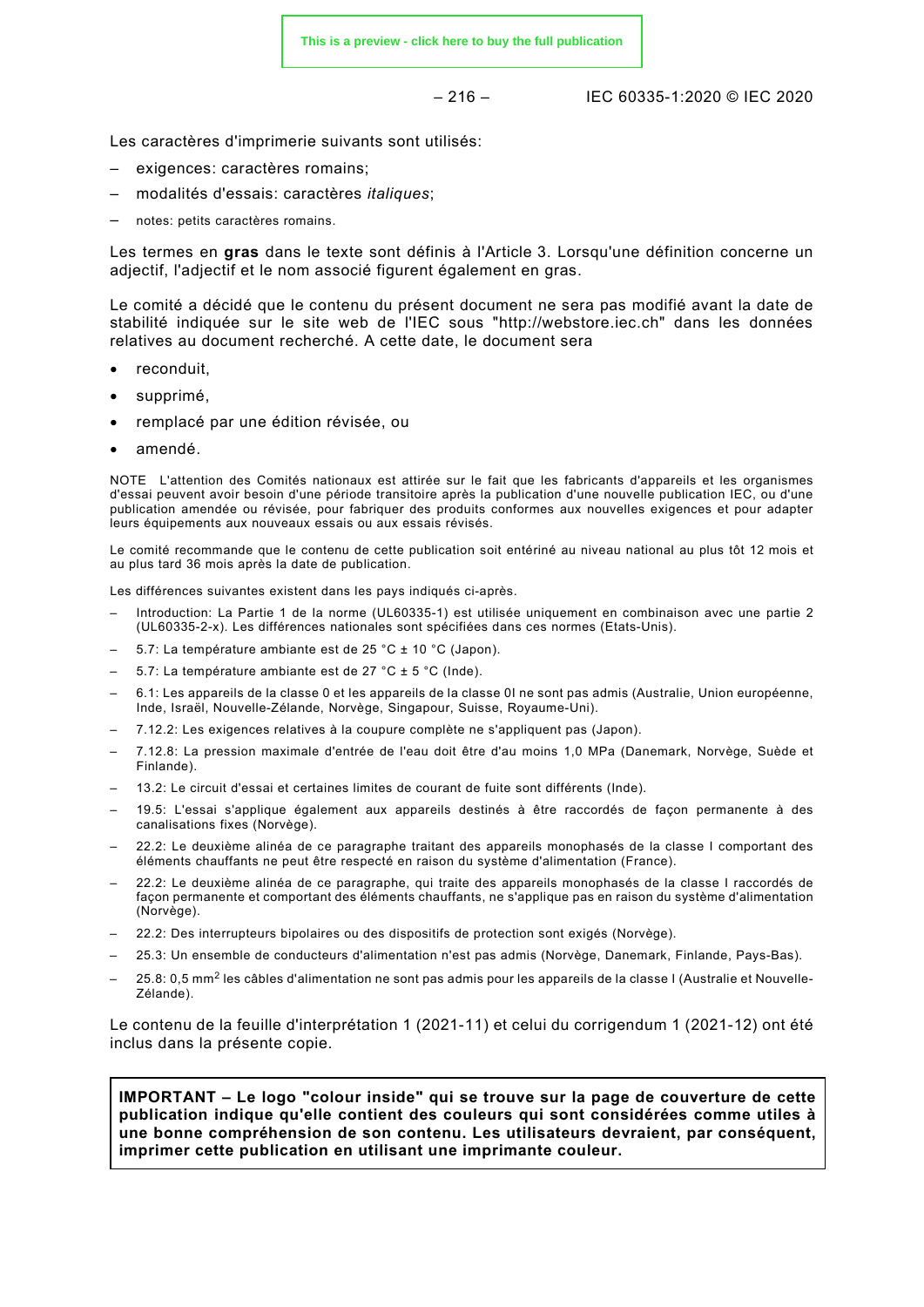IEC 60335-1:2020 © IEC 2020 – 217 –

### INTRODUCTION

Il a été admis par hypothèse, en établissant la présente Norme internationale, que l'exécution de ses dispositions était confiée à des personnes expérimentées et ayant une qualification appropriée.

Les documents de recommandations concernant l'application des exigences de sécurité des appareils peuvent être obtenus par le biais des documents d'accompagnement du comité d'études 61 sur le site web de l'IEC:

### [www.iec.ch/tc61/supportingdocuments](http://www.iec.ch/tc61/supportingdocuments)

Cette information est donnée à l'intention des utilisateurs de la présente Norme internationale et ne constitue nullement un remplacement du texte normatif de la présente norme.

La présente norme reconnaît le niveau de protection internationalement accepté contre les risques électriques, mécaniques, thermiques, liés au feu et au rayonnement des appareils, lorsqu'ils fonctionnent comme en usage normal en tenant compte des instructions du fabricant. Elle couvre également les situations anormales qui peuvent être attendues dans la pratique et elle tient compte de la façon dont les phénomènes électromagnétiques peuvent altérer le fonctionnement sûr des appareils.

La présente norme tient compte autant que possible des exigences de l'IEC 60364, de façon à rester compatible avec les règles d'installation quand l'appareil est raccordé au réseau d'alimentation. Cependant, des règles nationales d'installation peuvent être différentes.

Si les fonctions d'un appareil sont couvertes par différentes parties 2 de l'IEC 60335, la partie 2 correspondante est appliquée à chaque fonction séparément, dans la limite du raisonnable. Si cela s'applique, l'influence d'une fonction sur les autres fonctions est prise en compte.

Lorsque la présente publication utilise l'expression "la partie 2", elle fait référence à la partie appropriée de l'IEC 60335.

Lorsqu'une partie 2 ne comporte pas d'exigences complémentaires pour couvrir les dangers traités dans la Partie 1, la Partie 1 s'applique.

NOTE 1 Cela signifie que les comités d'études responsables pour les parties 2 ont déterminé qu'il n'était pas nécessaire de spécifier des exigences particulières pour l'appareil en question en plus des exigences générales.

La présente norme est une norme de famille de produits traitant de la sécurité d'appareils et a préséance sur les normes horizontales et génériques couvrant le même sujet.

NOTE 2 Les publications horizontales, les publications fondamentales de sécurité et les publications groupées de sécurité couvrant un danger ne s'appliquent pas, parce qu'elles ont été prises en considération lorsque les exigences générales et particulières ont été étudiées pour la série de normes IEC 60335.

A titre individuel, certains pays peuvent envisager l'application de la présente norme, dans la limite du raisonnable, à des appareils qui ne sont mentionnés dans aucune des parties 2 et aux appareils conçus selon des principes nouveaux. Dans ce cas, il convient de définir les conditions de fonctionnement normal, de spécifier la classification de l'appareil conformément à l'Article 6 et de spécifier si celui-ci est mis en fonctionnement sous surveillance ou sans surveillance. Il convient aussi de tenir compte des catégories particulières d'utilisateurs potentiels et des risques spécifiques encourus comme l'accès aux parties actives, aux surfaces chaudes ou aux parties mobiles dangereuses.

Un appareil conforme au texte de la présente norme ne sera pas nécessairement jugé conforme aux principes de sécurité de la norme si, lorsqu'il est examiné et soumis aux essais, il apparaît qu'il présente d'autres caractéristiques qui compromettent le niveau de sécurité visé par ces exigences.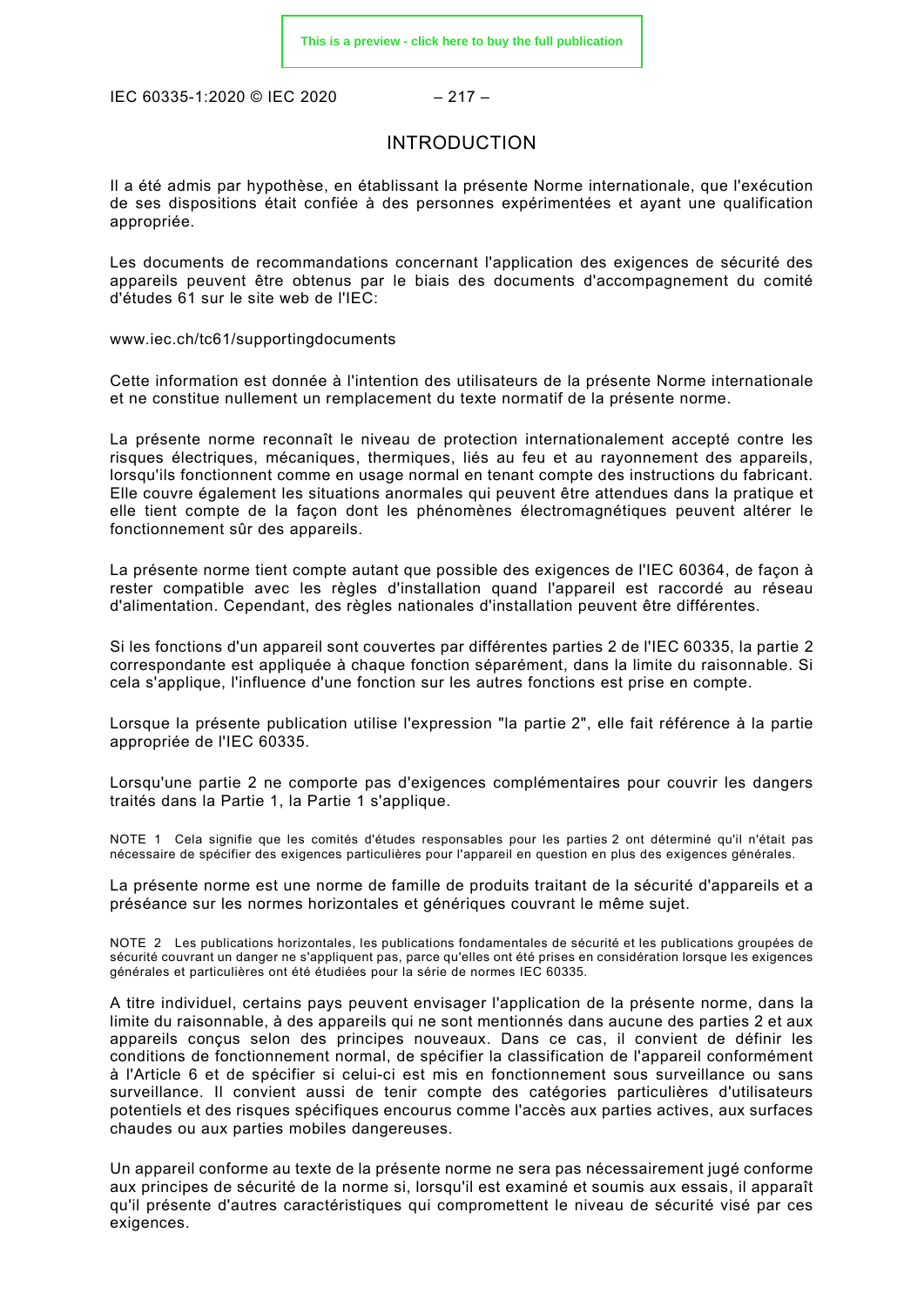$$
-218 -
$$

– 218 – IEC 60335-1:2020 © IEC 2020

Un appareil utilisant des matériaux ou présentant des modes de construction différents de ceux décrits dans les exigences de la présente norme peut être examiné et soumis aux essais en fonction de l'objectif poursuivi par ces exigences et, s'il est jugé pratiquement équivalent, il peut être estimé conforme aux principes de sécurité de la présente norme.

NOTE 3 Les normes traitant des aspects non relatifs à la sécurité des appareils électrodomestiques sont:

- les normes IEC publiées par le comité d'études 59 concernant les méthodes de mesure de l'aptitude à la fonction;
- les normes CISPR 11, CISPR 14-1 et les normes applicables de la série IEC 61000-3 concernant les émissions électromagnétiques;
- la norme CISPR 14-2 concernant l'immunité électromagnétique;
- les normes IEC publiées par le comité d'études 111 concernant l'environnement*.*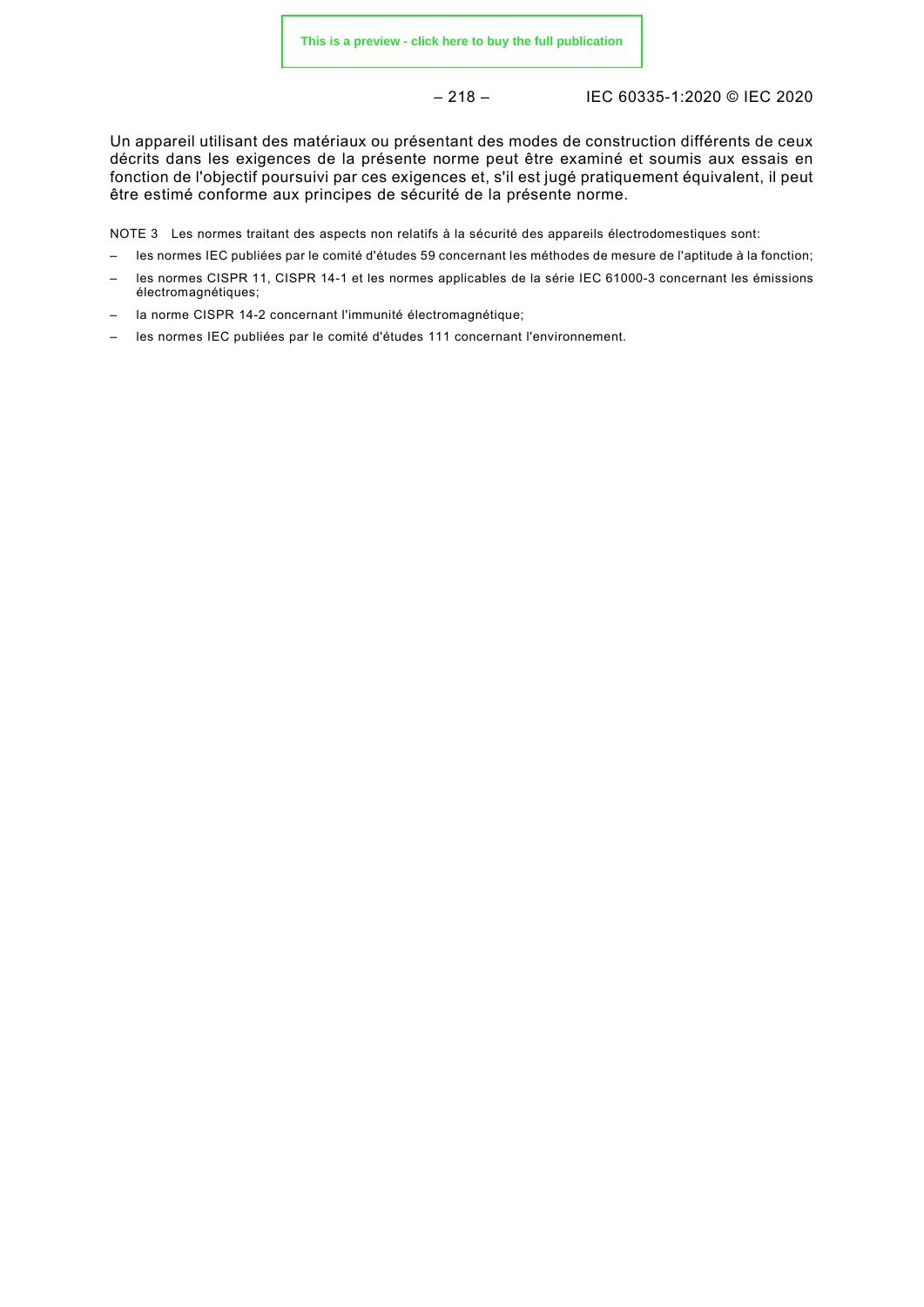IEC 60335-1:2020 © IEC 2020 – 219 –

### **APPAREILS ÉLECTRODOMESTIQUES ET ANALOGUES – SÉCURITÉ –**

### **Partie 1: Exigences générales**

### **1 Domaine d'application**

La présente Norme internationale traite de la sécurité des appareils électriques pour usages domestiques et analogues dont la **tension assignée** n'est pas supérieure à 250 V pour les appareils monophasés et à 480 V pour les autres appareils, y compris les appareils alimentés en courant continu (CC) et les **appareils alimentés par batteries**.

Les appareils non destinés à un usage domestique normal, mais qui néanmoins peuvent constituer une source de danger pour le public, tels que les appareils destinés à être utilisés par des utilisateurs non avertis dans des magasins, chez des artisans et dans des fermes, sont compris dans le domaine d'application de la présente norme.

La présente norme traite des dangers raisonnablement prévisibles que présentent les appareils pour toutes les personnes. Cependant, la présente norme ne tient pas compte en général:

- des personnes (y compris des enfants) dont:
	- les capacités physiques, sensorielles ou mentales; ou
	- le manque d'expérience et de connaissance
		- les empêchent d'utiliser l'appareil en toute sécurité sans surveillance ou instruction;
- de l'utilisation de l'appareil comme jouet par des enfants.

Des exigences supplémentaires peuvent être nécessaires pour les appareils destinés à être utilisés dans des véhicules ou à bord de navires ou d'avions. Dans de nombreux pays, des exigences supplémentaires sont spécifiées par les organismes nationaux de la santé, par les organismes nationaux responsables de la protection des travailleurs, par les organismes nationaux responsables de l'alimentation en eau et par des organismes similaires.

La présente norme ne s'applique pas:

- aux appareils prévus exclusivement pour des usages industriels;
- aux appareils destinés à être utilisés dans des locaux présentant des conditions particulières, telles que la présence d'une atmosphère corrosive ou explosive (poussière, vapeur ou gaz);
- aux appareils audio, vidéo et appareils électroniques analogues (IEC 60065);
- aux appareils électromédicaux (série IEC 60601);
- aux outils électroportatifs à moteur (série IEC 60745);
- aux matériels de traitement de l'information (IEC 60950-1);
- aux machines-outils électriques semi-fixes (série IEC 61029);
- aux équipements des technologies de l'audio/vidéo, de l'information et de la communication (IEC 62368-1);
- aux outils électroportatifs à moteur, aux outils portables et aux machines pour jardins et pelouses (série IEC 62841).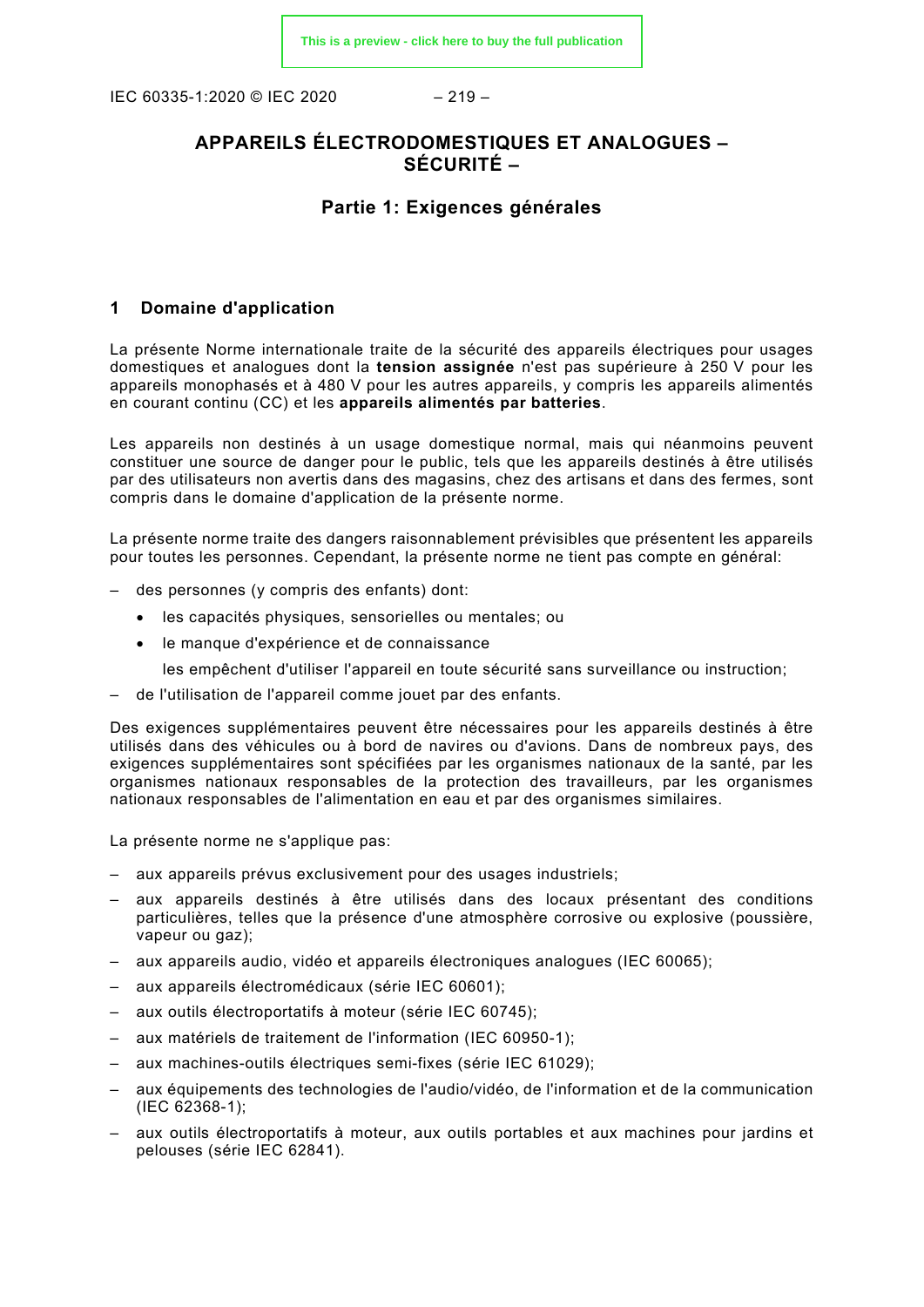$-220 - 15C_60335 - 1:2020$  © IEC 2020

### **2 Références normatives**

Les documents suivants sont cités dans le texte de sorte qu'ils constituent, pour tout ou partie de leur contenu, des exigences du présent document. Pour les références datées, seule l'édition citée s'applique. Pour les références non datées, la dernière édition du document de référence s'applique (y compris les éventuels amendements).

IEC 60034-1, *Machines électriques tournantes – Partie 1: Caractéristiques assignées et caractéristiques de fonctionnement*

IEC 60061-1, *Culots de lampes et douilles ainsi que calibres pour le contrôle de l'interchangeabilité et de la sécurité – Partie 1: Culots de lampes*

IEC 60065:2014, *Appareils audio, vidéo et appareils électroniques analogues – Exigences de sécurité*

IEC 60068-2-2, *Essai d'environnement – Partie 2-2: Essais – Essai B: Chaleur sèche*

IEC 60068-2-31, *Essais d'environnement – Partie 2-31: Essais – Essai Ec: Choc lié à des manutentions brutales, essai destiné en premier lieu aux matériels*

IEC 60068-2-75, *Essais d'environnement – Partie 2-75: Essais – Essai Eh: Essais au marteau*

IEC 60068-2-78, *Essais d'environnement – Partie 2-78: Essais – Essai Cab: Chaleur humide, essai continu*

IEC TR 60083, *Prises de courant pour usages domestiques et analogues normalisées par les pays membres de l'IEC*

IEC 60085:2007, *Isolation électrique – Evaluation et désignation thermiques*

IEC 60112:2003, *Méthode de détermination des indices de résistance et de tenue au cheminement des matériaux isolants solides* IEC 60112:2003/AMD1:2009[1](#page-26-0)

IEC 60127 (toutes les parties), *Coupe-circuit miniatures*

IEC 60227 (toutes les parties), *Conducteurs et câbles isolés au polychlorure de vinyle, de tension nominale au plus égale à 450/750 V*

IEC 60227-5:2011, *Conducteurs et câbles isolés au polychlorure de vinyle, de tension nominale au plus égale à 450/750 V – Partie 5: Câbles souples*

IEC 60238, *Douilles à vis Edison pour lampes*

\_\_\_\_\_\_\_\_\_\_\_\_\_\_

IEC 60245 (toutes les parties), *Conducteurs et câbles isolés au caoutchouc – Tension assignée au plus égale à 450/750 V*

<span id="page-26-0"></span><sup>1</sup> Il existe une édition consolidée 4.1:2009 comprenant l'édition 4 et son Amendement 1.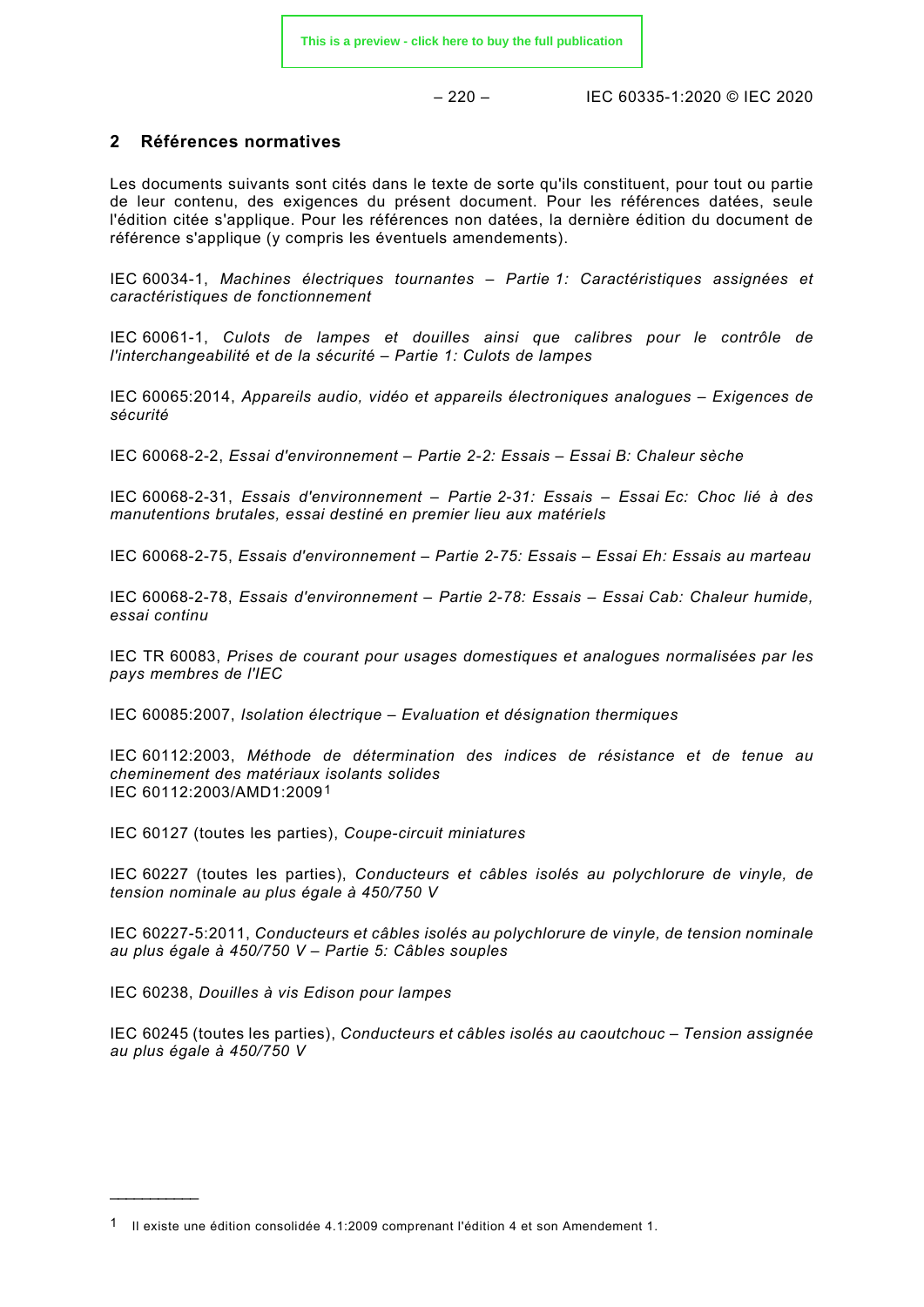$$
-221-
$$

IEC 60252-1:2010, *Condensateurs des moteurs à courant alternatif – Partie 1: Généralités – Caractéristiques fonctionnelles, essais et valeurs assignées – Règles de sécurité – Lignes directrices pour l'installation et l'utilisation* IEC 60252-1:2010/AMD1:2013[2](#page-27-0)

IEC 60309-2, *Fiches, socles fixes de prise de courant, prises mobiles et socles de connecteur pour usages industriels – Partie 2: Exigences dimensionnelles de compatibilité pour les appareils à broches et alvéoles*

IEC 60320 (toutes les parties), *Connecteurs pour usages domestiques et usages généraux analogues*

IEC 60320-1, *Connecteurs pour usages domestiques et usages généraux analogues – Partie 1: Exigences générales*

IEC 60320-2-3, *Connecteurs pour usages domestiques et usages généraux analogues – Partie 2-3: Connecteurs avec degré de protection supérieur à IPX0*

IEC 60320-3, *Connecteurs pour usages domestiques et usages généraux analogues – Partie 3: Feuilles de norme et calibres*

IEC 60384-14:2013, *Condensateurs fixes utilisés dans les équipements électroniques – Partie 14: Spécification intermédiaire – Condensateurs fixes d'antiparasitage et raccordement à l'alimentation* IEC 60384-14:2013/AMD1:2016[3](#page-27-1)

IEC 60417, *Symboles graphiques utilisables sur le matériel*

IEC 60445:2017, *Principes fondamentaux et de sécurité pour les interfaces homme-machine, le marquage et l'identification – Identification des bornes de matériels, des extrémités de conducteurs et des conducteurs*

IEC 60529:1989, *Degrés de protection procurés par les enveloppes (code IP)* IEC 60529:1989/AMD1:1999 IEC 60529:1989/AMD2:2013[4](#page-27-2)

IEC 60598-1:2014, *Luminaires – Partie 1: Exigences générales et essais* IEC 60598-1:2014/AMD1:2017[5](#page-27-3)

IEC 60603-11, *Connecteurs pour fréquences inférieures à 3 MHz pour utilisation avec cartes imprimées – Partie 11: Spécification particulière pour connecteurs concentriques (dimensions pour fiches et embases)*

IEC 60664-1:2007, *Coordination de l'isolement des matériels dans les systèmes (réseaux) à basse tension – Partie 1: Principes, exigences et essais*

IEC 60664-3:2016, *Coordination de l'isolement des matériels dans les systèmes (réseaux) à basse tension – Partie 3: Utilisation de revêtement, d'empotage ou de moulage pour la protection contre la pollution*

\_\_\_\_\_\_\_\_\_\_\_\_\_\_

<span id="page-27-0"></span><sup>2</sup> Il existe une édition consolidée 2.1:2013 comprenant l'édition 2 et son Amendement 1.

<span id="page-27-1"></span><sup>3</sup> Il existe une édition consolidée 4.1:2016 comprenant l'édition 4 et son Amendement 1.

<span id="page-27-2"></span><sup>4</sup> Il existe une édition consolidée 2.2:2013 comprenant l'édition 2 et ses amendements 1 et 2.

<span id="page-27-3"></span><sup>5</sup> Il existe une édition consolidée 8.1:2017 comprenant l'édition 8 et son Amendement 1.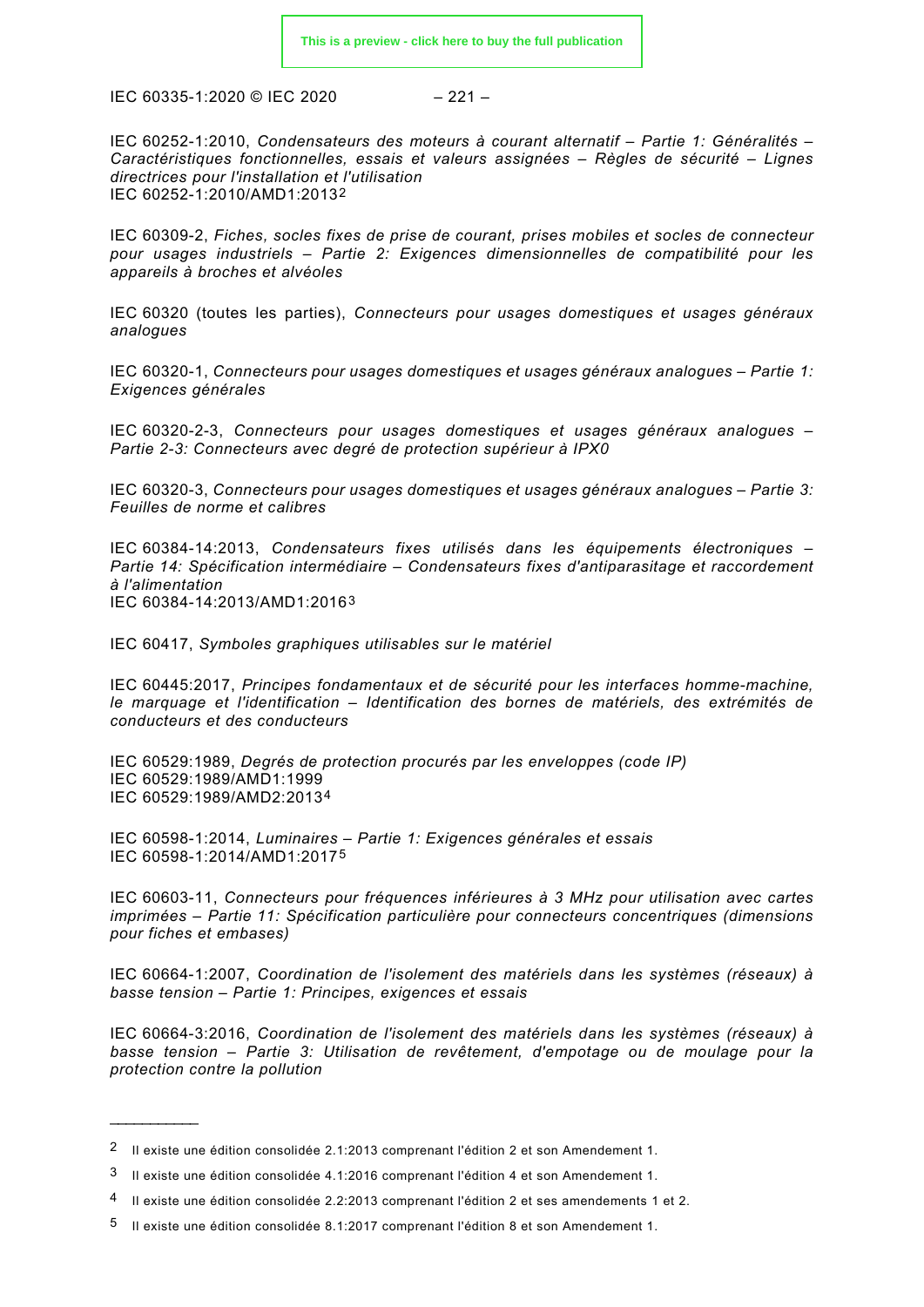– 222 – IEC 60335-1:2020 © IEC 2020

IEC 60664-4:2005, *Coordination de l'isolement des matériels dans les systèmes (réseaux) à basse tension – Partie 4: Considérations sur les contraintes de tension à haute fréquence*

IEC 60691, *Protecteurs thermiques – Prescriptions et guide d'application*

IEC 60695-2-11:2014, *Essais relatifs aux risques du feu – Partie 2-11: Essais au fil incandescent/chauffant – Méthode d'essai d'inflammabilité pour produits finis (GWEPT)*

IEC 60695-2-12, *Essais relatifs aux risques du feu – Partie 2-12: Essais au fil incandescent/chauffant– Méthode d'essai d'indice d'inflammabilité au fil incandescent (GWFI) pour matériaux*

IEC 60695-2-13, *Essais relatifs aux risques du feu – Partie 2-13: Essais au fil incandescent/chauffant – Méthode d'essai de température d'allumage au fil incandescent (GWIT) pour matériaux*

IEC 60695-10-2, *Essais relatifs aux risques du feu – Partie 10-2: Chaleurs anormales – Essai à la bille*

IEC 60695-11-5:2016, *Essais relatifs aux risques du feu – Partie 11-5: Flammes d'essai – Méthode d'essai au brûleur-aiguille – Appareillage, dispositif d'essai de vérification et lignes directrices*

IEC 60695-11-10, *Essais relatifs aux risques du feu – Partie 11-10: Flammes d'essai – Méthodes d'essai horizontale et verticale à la flamme de 50 W*

IEC 60730-1:2013, *Dispositifs de commande électrique automatiques – Partie 1: Exigences générales* IEC 60730-1:2013/AMD1:2015[6](#page-28-0)

IEC 60730-2-8:2018, *Dispositifs de commande électrique automatiques – Partie 2-8: Exigences particulières pour les électrovannes hydrauliques, y compris les exigences mécaniques*

IEC 60730-2-9:2015, *Dispositifs de commande électrique automatiques – Partie 2-9: Exigences particulières pour les dispositifs de commande thermosensibles* IEC 60730-2-9:2015/AMD1:2018[7](#page-28-1)

IEC 60730-2-10, *Dispositifs de commande électrique automatiques à usage domestique et analogue – Partie 2-10: Règles particulières pour les relais électriques de démarrage de moteur*

IEC 60738-1, *Thermistances – Coefficient de température positif à chauffage direct – Partie 1: Spécification générique*

IEC 60799, *Petit appareillage électrique – Cordons-connecteurs et cordons– connecteurs d'interconnexion*

IEC 60906-1, *Système CEI de prises de courant pour usages domestiques et analogues – Partie 1: Prises de courant 16 A 250 V c.a.*

IEC 60934, *Disjoncteurs pour équipement (DPE)*

 $\overline{\phantom{a}}$ 

<span id="page-28-0"></span><sup>6</sup> Il existe une édition consolidée 5.1:2015 comprenant l'édition 5 et son Amendement 1.

<span id="page-28-1"></span><sup>7</sup> Il existe une édition consolidée 4.1:2018 comprenant l'édition 4 et son Amendement 1.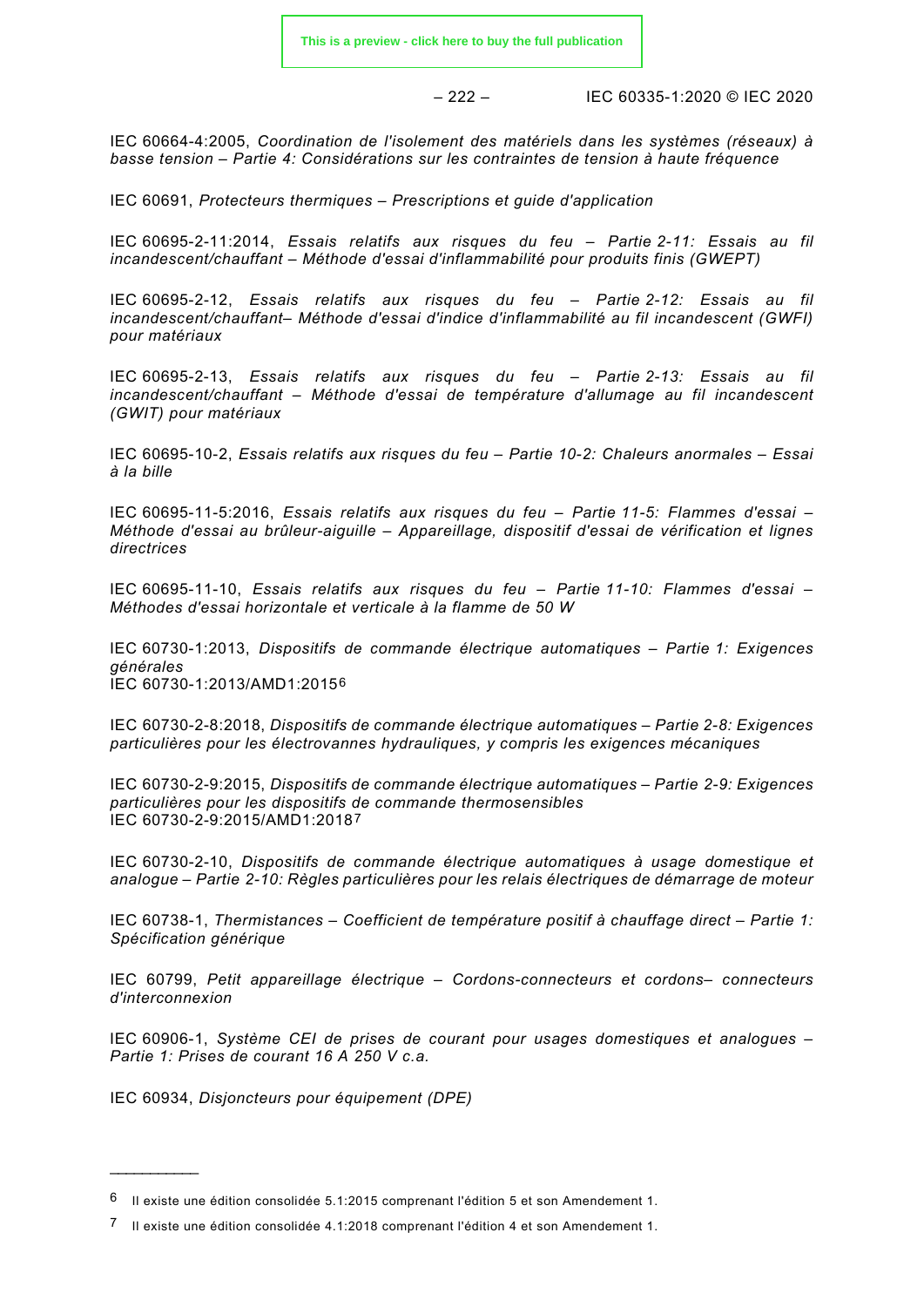$$
-223-
$$

IEC 60990:2016, *Méthodes de mesure du courant de contact et du courant dans le conducteur de protection*

IEC 60999-1:1999, *Dispositifs de connexion – Conducteurs électriques en cuivre – Prescriptions de sécurité pour organes de serrage à vis et sans vis – Partie 1: Prescriptions générales et particulières pour les organes de serrage pour les conducteurs de 0,2 mm<sup>2</sup> à 35 mm<sup>2</sup> (inclus)*

IEC 61000-4-2, *Compatibilité électromagnétique (CEM) – Partie 4-2: Techniques d'essai et de mesure – Essai d'immunité aux décharges électrostatiques*

IEC 61000-4-3, *Compatibilité électromagnétique (CEM) – Partie 4-3: Techniques d'essai et de mesure – Essai d'immunité aux champs électromagnétiques rayonnés aux fréquences radioélectriques*

IEC 61000-4-4, *Compatibilité électromagnétique (CEM) – Partie 4-4: Techniques d'essai et de mesure – Essais d'immunité aux transitoires électriques rapides en salves*

IEC 61000-4-5, *Compatibilité électromagnétique (CEM) – Partie 4-5: Techniques d'essai et de mesure – Essai d'immunité aux ondes de choc*

IEC 61000-4-6, *Compatibilité électromagnétique (CEM) – Partie 4-6: Techniques d'essai et de mesure – Immunité aux perturbations conduites, induites par les champs radioélectriques*

IEC 61000-4-11:2020, *Compatibilité électromagnétique (CEM) – Partie 4-11: Techniques d'essai et de mesure – Essais d'immunité aux creux de tension, coupures brèves et variations de tension pour les appareils à courant d'entrée inférieur ou égal à 16 A par phase*

IEC 61000-4-13:2002, *Compatibilité électromagnétique (CEM) – Partie 4-13: Techniques d'essai et de mesure – Essais d'immunité basse fréquence aux harmoniques et interharmoniques incluant les signaux transmis sur le réseau électrique alternatif* IEC 61000-4-13:2002/AMD1:2009 IEC 61000-4-13:2002/AMD2:2015[8](#page-29-0)

IEC 61000-4-34:2005, *Compatibilité électromagnétique (CEM) – Partie 4-34: Techniques d'essai et de mesure – Essais d'immunité aux creux de tension, coupures brèves et variations de tension pour matériel ayant un courant appelé de plus de 16 A par phase* IEC 61000-4-34:2005/AMD1:2009[9](#page-29-1)

IEC 61032:1997, *Protection des personnes et des matériels par les enveloppes – Calibres d'essai pour la vérification*

IEC 61058-1:2016, *Interrupteurs pour appareils – Partie 1: Règles générales*

IEC 61058-1-1:2016, *Interrupteurs pour appareils – Partie 1-1: Exigences relatives aux interrupteurs mécaniques*

IEC 61058-1-2:2016, *Interrupteurs pour appareils – Partie 1-2: Exigences relatives aux interrupteurs électroniques*

 $\overline{\phantom{a}}$ 

<span id="page-29-0"></span><sup>8</sup> Il existe une édition consolidée 1.2:2015 comprenant l'édition 1 et ses amendements 1 et 2.

<span id="page-29-1"></span> $9$  Il existe une édition consolidée 1.1:2009 comprenant l'édition 1 et son Amendement 1.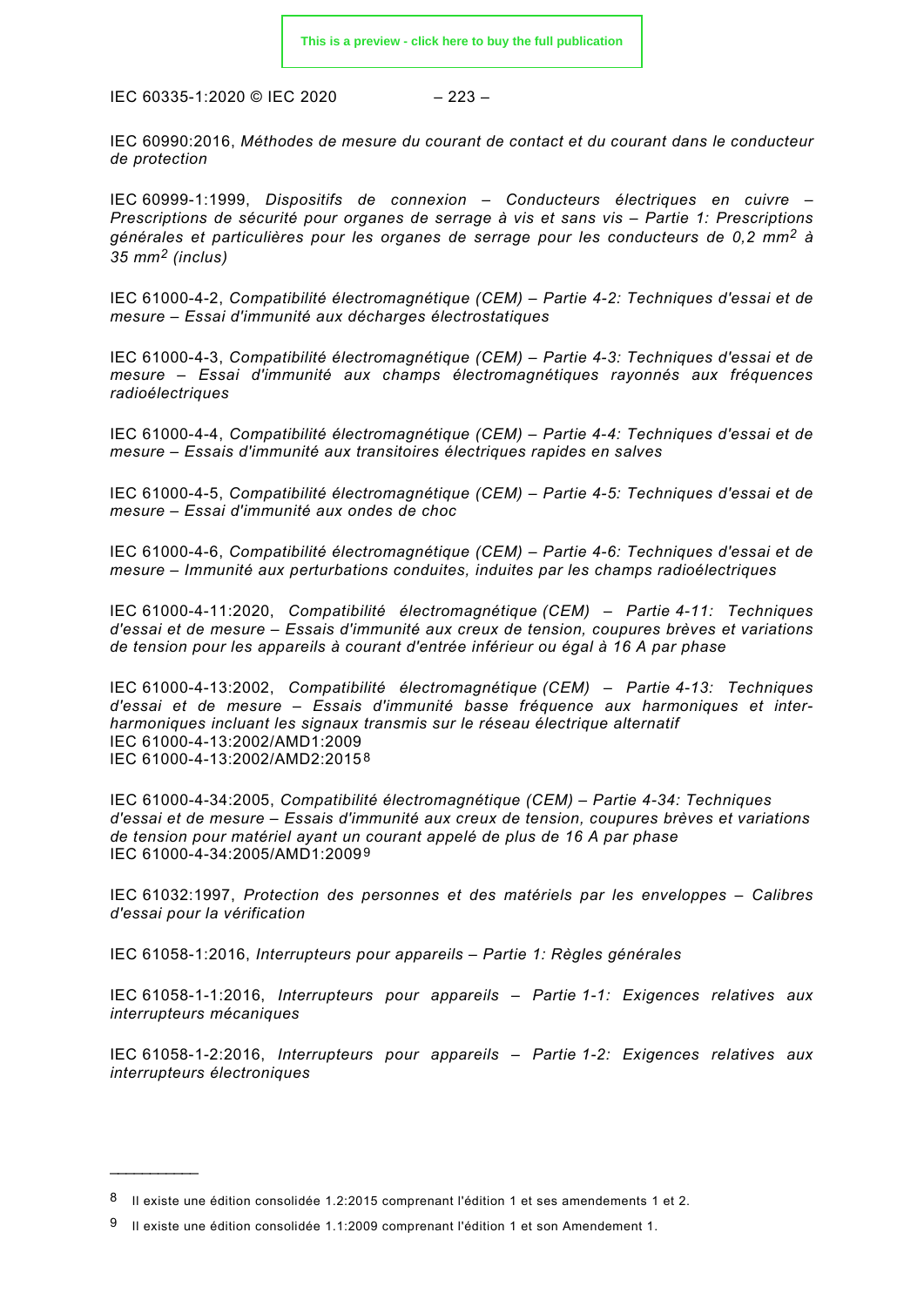$-224 -$  IEC 60335-1:2020 © IEC 2020

IEC 61180, *Techniques des essais à haute tension pour matériels à basse tension – Définitions, exigences et modalités relatives aux essais, matériel d'essai*

IEC 61210, *Dispositifs de connexion – Bornes plates à connexion rapide pour conducteurs électriques en cuivre – Exigences de sécurité*

IEC 61558-1:2017, *Sécurité des transformateurs, bobines d'inductance, blocs d'alimentation et des combinaisons de ces éléments – Partie 1: Exigences générales et essais*

IEC 61558-2-6:2009, *Sécurité des transformateurs, bobines d'inductance, blocs d'alimentation et produits analogues pour des tensions d'alimentation jusqu'à 1 100 V – Partie 2-6: Règles particulières et essais pour les transformateurs de sécurité et les blocs d'alimentation incorporant des transformateurs de sécurité*

IEC 61558-2-16:2009, *Sécurité des transformateurs, bobines d'inductance, blocs d'alimentation et produits analogues pour des tensions d'alimentation jusqu'à 1 100 V – Partie 2-16: Règles particulières et essais pour les blocs d'alimentation à découpage et les transformateurs pour blocs d'alimentation à découpage* IEC 61558-2-16:2009/AMD1:2013[10](#page-30-0)

IEC 61770, *Appareils électriques raccordés au réseau d'alimentation en eau – Exigences pour éviter le retour d'eau par siphonnage et la défaillance des ensembles de raccordement*

IEC 62133-1:2017, *Accumulateurs alcalins et autres accumulateurs à électrolyte non acide – Exigences de sécurité pour les accumulateurs portables étanches, et pour les batteries qui en sont constituées, destinés à l'utilisation dans des applications portables – Partie 1: Systèmes au nickel*

IEC 62133-2:2017, *Accumulateurs alcalins et autres accumulateurs à électrolyte non acide – Exigences de sécurité pour les accumulateurs portables étanches, et pour les batteries qui en sont constituées, destinés à l'utilisation dans des applications portables – Partie 2: Systèmes au lithium*

IEC 62151, *Sécurité des matériels reliés électriquement à un réseau de télécommunications*

IEC 62471:2006, *Sécurité photobiologique des lampes et des appareils utilisant des lampes*

IEC 62477-1, *Exigences de sécurité applicables aux systèmes et matériels électroniques de conversion de puissance – Partie 1: Généralités*

IEC 62821 (toutes les parties), *Câbles électriques – Câbles à isolation et gaine thermoplastique sans halogène, à faible dégagement de fumée, de tension assignée au plus égale à 450/750 V*

ISO 178, *Plastiques – Détermination des propriétés en flexion*

ISO 179-1, *Plastiques – Détermination des caractéristiques au choc Charpy – Partie 1: Essai de choc non instrumenté*

ISO 180, *Plastiques – Détermination de la résistance au choc Izod*

\_\_\_\_\_\_\_\_\_\_\_\_\_

ISO 527 (toutes les parties), *Plastiques – Détermination des propriétés en traction* 

<span id="page-30-0"></span><sup>10</sup> Il existe une édition consolidée 1.1:2013 comprenant l'édition 1 et son Amendement 1.